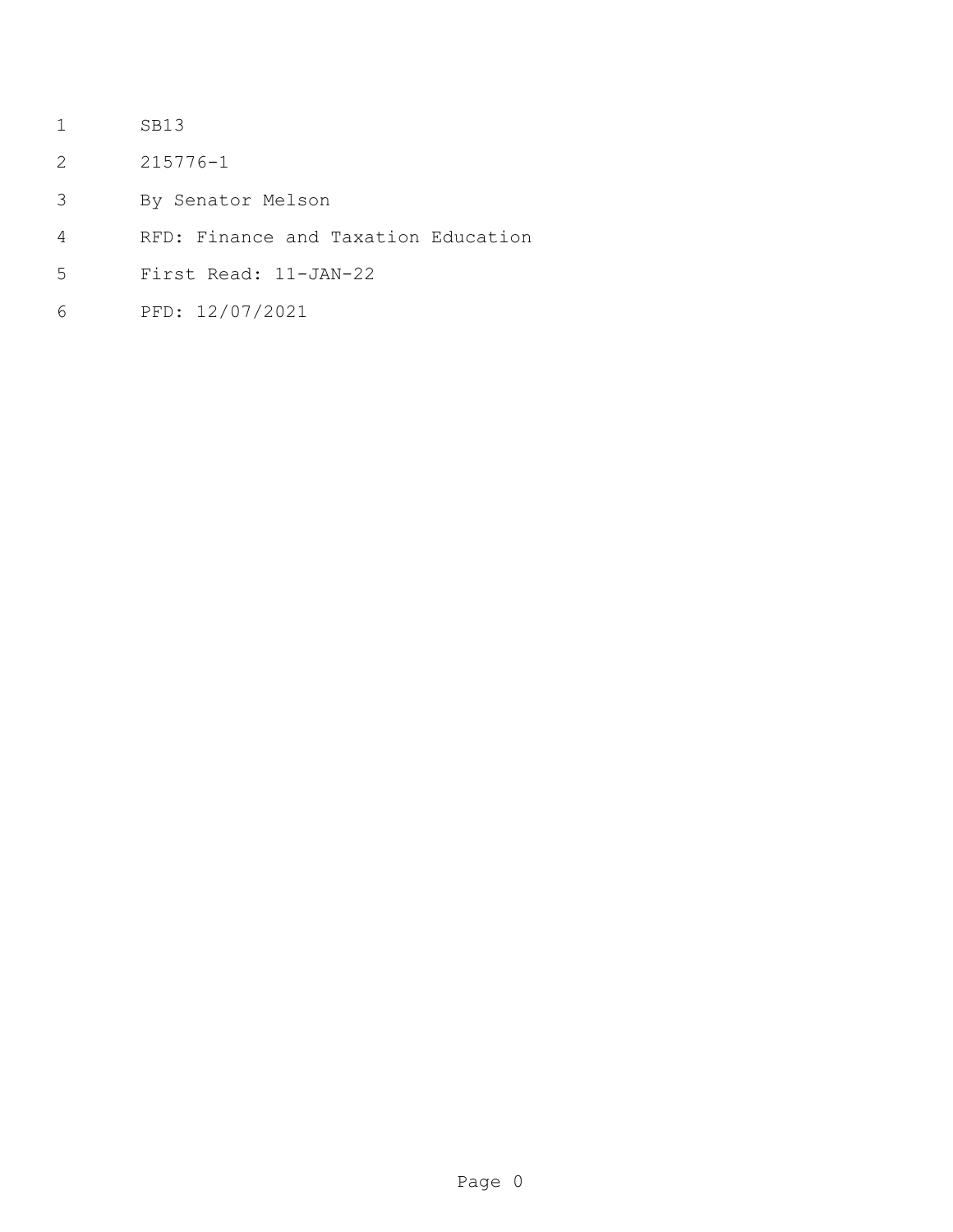215776-1:n:12/01/2021:LK/bm LSA2021-2472 8 SYNOPSIS: Under existing law, the sale of gold, silver, platinum, and palladium bullion, or money 10 is exempt from sales and use tax until June 1, 2023. Also under existing law, entities receiving 13 the tax exemption are required to report certain **information** to the Department of Revenue. This bill would amend the definition of bullion, would extend the expiration date for the 17 sales and use tax exemption, and repeal the 18 reporting requirements. A BILL 21 TO BE ENTITLED 22 AN ACT To amend Sections 40-23-4 and 40-9-61, Code of Alabama 1975, relating to sales and use tax exemptions; to amend the definition of bullion; to extend the exemption from sales and use tax for the gross proceeds from the sales of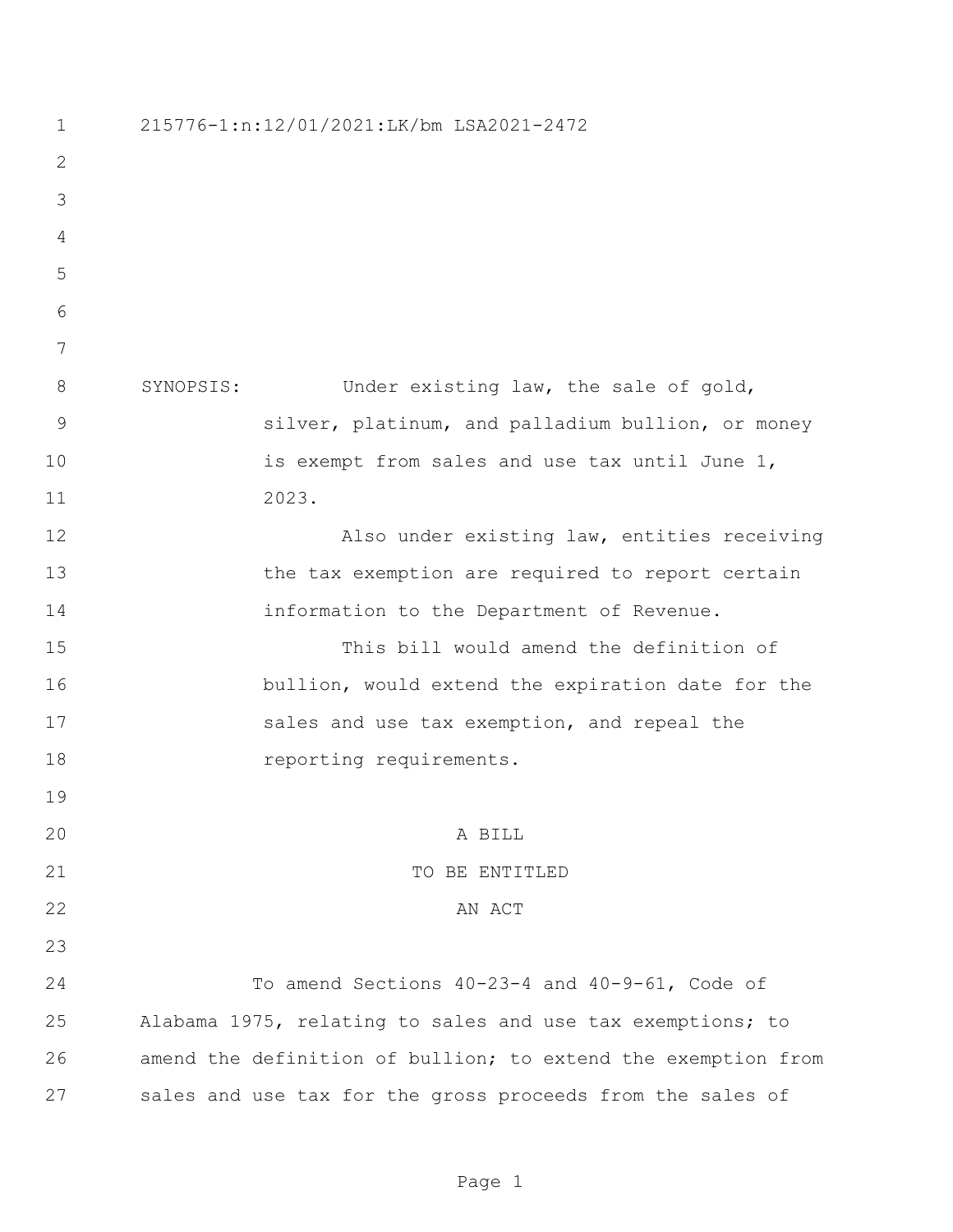| $\mathbf 1$    | gold, silver, platinum, and palladium bullion, and money; and  |
|----------------|----------------------------------------------------------------|
| $\mathbf{2}$   | to repeal Section 2 of Act 2018-164 of the 2018 Regular        |
| 3              | Session, to delete certain reporting requirements.             |
| $\overline{4}$ | BE IT ENACTED BY THE LEGISLATURE OF ALABAMA:                   |
| 5              | Section 1. Sections 40-23-4 and 40-9-61, Code of               |
| 6              | Alabama 1975, are amended to read as follows:                  |
| 7              | $\sqrt{540-23-4}$ .                                            |
| $8\,$          | "(a) There are exempted from the provisions of this            |
| 9              | division and from the computation of the amount of the tax     |
| 10             | levied, assessed, or payable under this division the           |
| 11             | following:                                                     |
| 12             | "(1) The gross proceeds of the sales of lubricating            |
| 13             | oil and gasoline as defined in Sections 40-17-30 and 40-17-170 |
| 14             | and the gross proceeds from those sales of lubricating oil     |
| 15             | destined for out-of-state use which are transacted in a manner |
| 16             | whereby an out-of-state purchaser takes delivery of such oil   |
| 17             | at a distributor's plant within this state and transports it   |
| 18             | out-of-state, which are otherwise taxed.                       |
| 19             | "(2) The gross proceeds of the sale, or sales, of              |
| 20             | fertilizer when used for agricultural purposes. The word       |
| 21             | "fertilizer" shall not be construed to include cottonseed      |
| 22             | meal, when not in combination with other materials.            |
| 23             | "(3) The gross proceeds of the sale, or sales, of              |
| 24             | seeds for planting purposes and baby chicks and poults.        |
| 25             | Nothing herein shall be construed to exempt or exclude from    |
| 26             | the computation of the tax levied, assessed, or payable, the   |
|                |                                                                |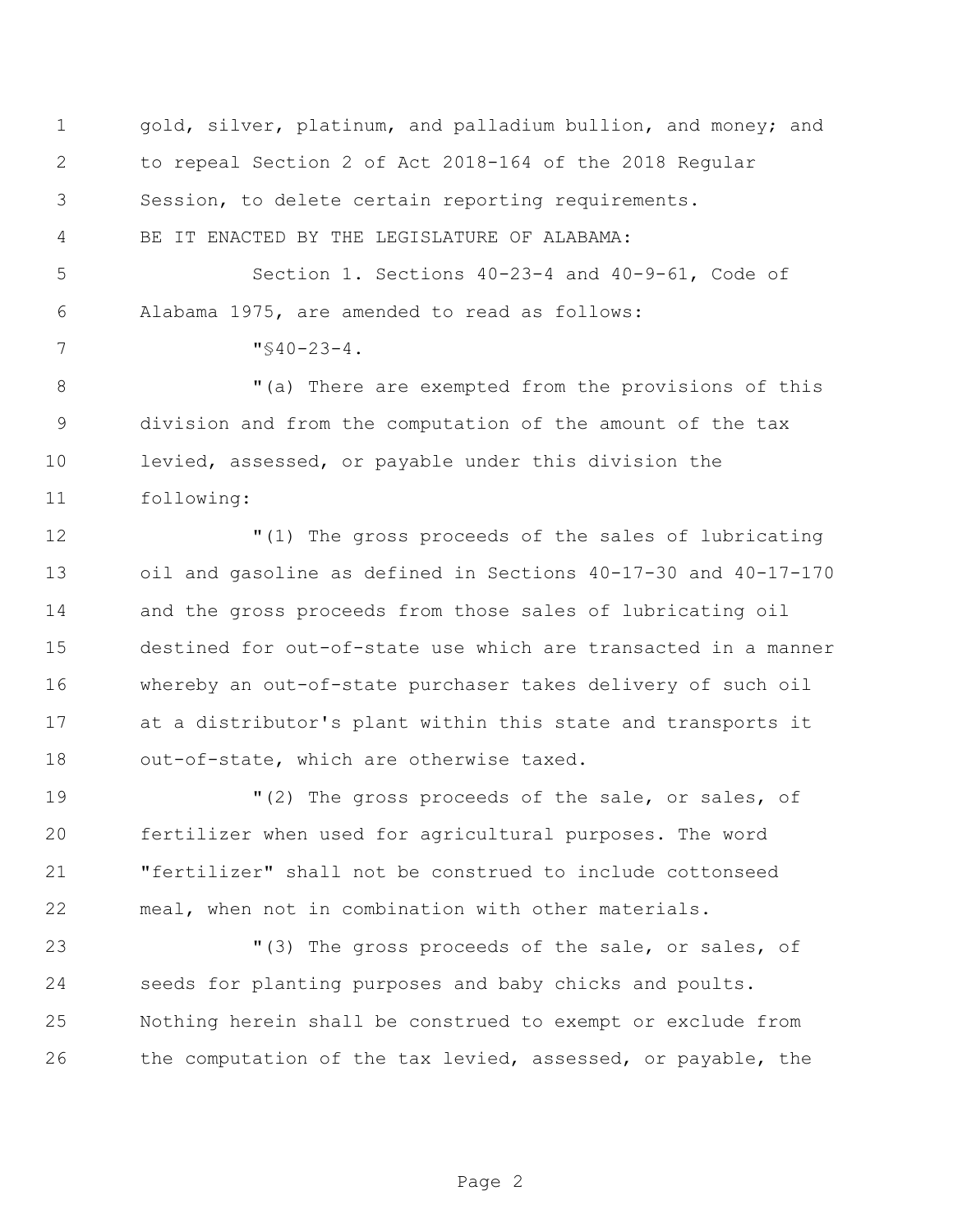gross proceeds of the sale or sales of plants, seedlings, nursery stock, or floral products.

 "(4) The gross proceeds of sales of insecticides and fungicides when used for agricultural purposes or when used by persons properly permitted by the Department of Agriculture and Industries or any applicable local or state governmental authority for structural pest control work and feed for livestock and poultry, but not including prepared food for dogs and cats.

 "(5) The gross proceeds of sales of all livestock by whomsoever sold, and also the gross proceeds of poultry and other products of the farm, dairy, grove, or garden, when in the original state of production or condition of preparation for sale, when such sale or sales are made by the producer or members of his immediate family or for him by those employed 16 by him to assist in the production thereof. Nothing herein shall be construed to exempt or exclude from the measure or computation of the tax levied, assessed, or payable hereunder, the gross proceeds of sales of poultry or poultry products when not products of the farm.

 "(6) Cottonseed meal exchanged for cottonseed at or by cotton gins.

 "(7) The gross receipts from the business on which, or for engaging in which, a license or privilege tax is levied by or under the provisions of Sections 40-21-50, 40-21-53, and 40-21-56 through 40-21-60; provided, that nothing contained in this subdivision shall be construed to exempt or relieve the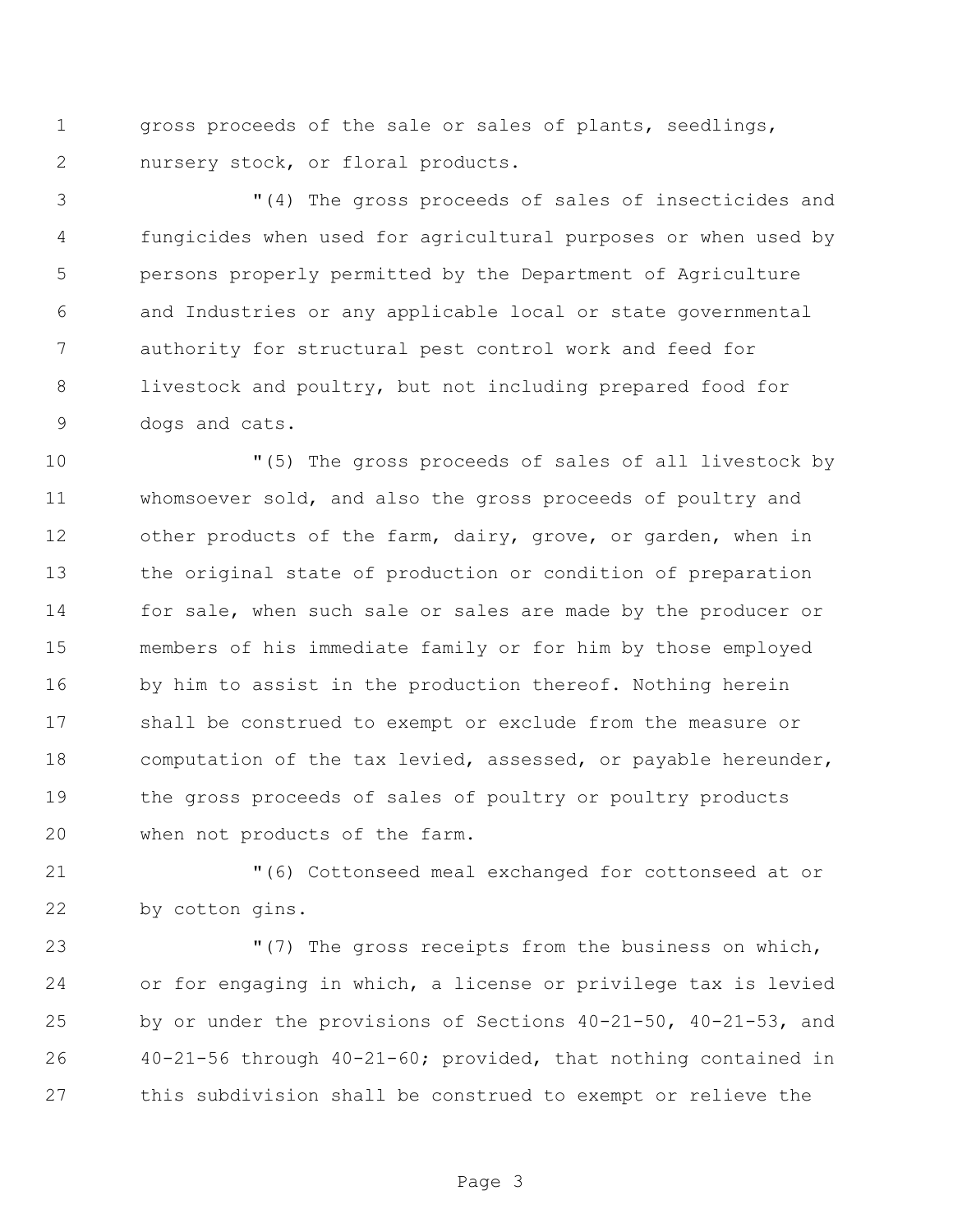person or persons operating the business enumerated in said sections from the payments of the tax levied by this division upon or measured by the gross proceeds of sales of any tangible personal property, except gas and water, the gross receipts from the sale of which are the measure of the tax levied by said Section 40-21-50, merchandise or other tangible commodities sold at retail by said persons, unless the gross proceeds of sale thereof are otherwise specifically exempted by the provisions of this division.

 "(8) The gross proceeds of sales or gross receipts 11 of or by any person, firm, or corporation, from the sale of transportation, gas, water, or electricity, of the kinds and natures, the rates and charges for which, when sold by public utilities, are customarily fixed and determined by the Public Service Commission of Alabama or like regulatory bodies.

 "(9) The gross proceeds of the sale, or sales of wood residue, coal, or coke to manufacturers, electric power companies, and transportation companies for use or consumption 19 in the production of by-products, or the generation of heat or power used in manufacturing tangible personal property for 21 sale, for the generation of electric power or energy for use in manufacturing tangible personal property for sale or for resale, or for the generation of motive power for transportation.

 "(10) The gross proceeds from the sale or sales of fuel and supplies for use or consumption aboard ships, vessels, towing vessels, or barges, or drilling ships, rigs or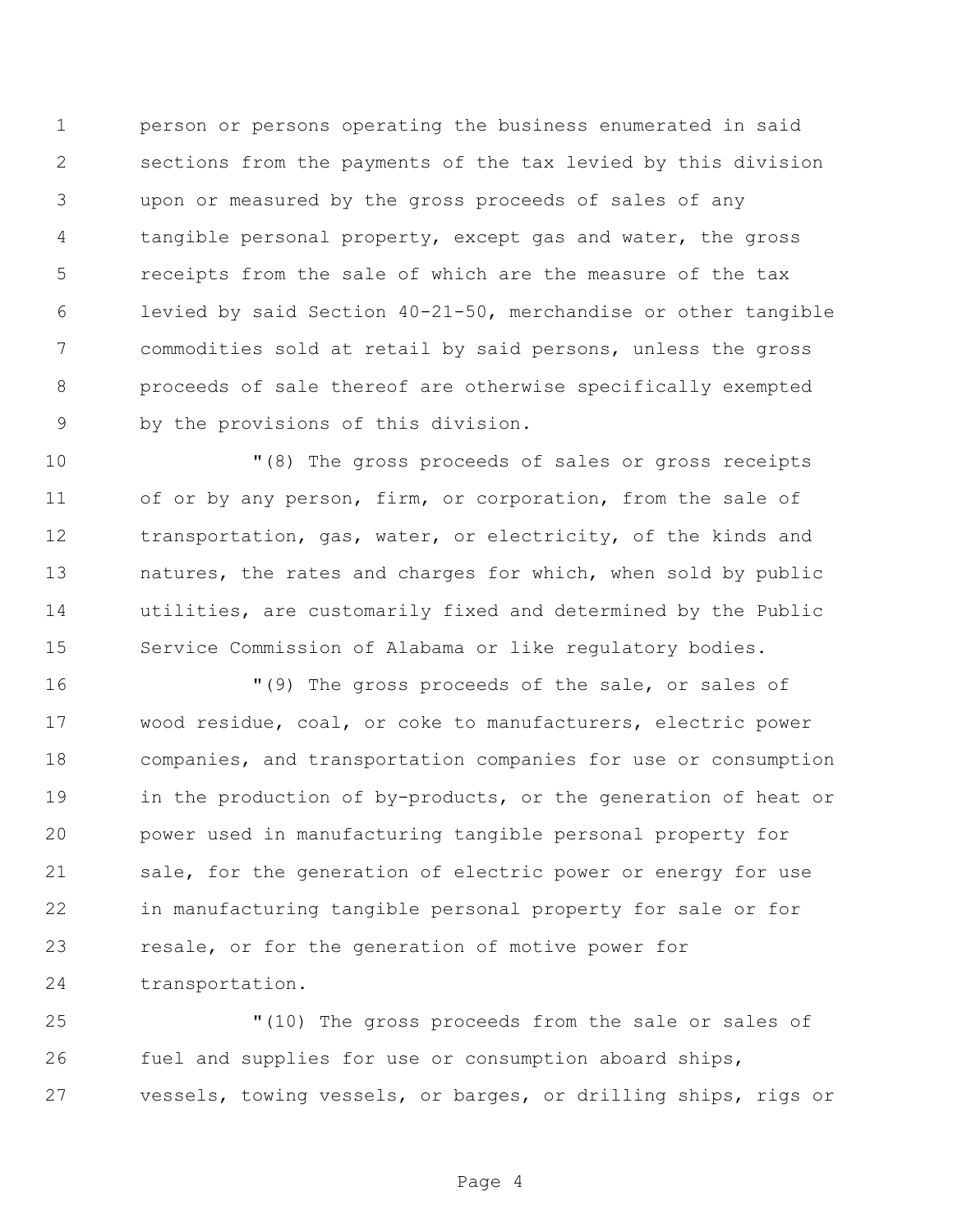barges, or seismic or geophysical vessels, or other watercraft (herein for purposes of this exemption being referred to as "vessels") engaged in foreign or international commerce or in interstate commerce; provided, that nothing in this division shall be construed to exempt or exclude from the measure of the tax herein levied the gross proceeds of sale or sales of material and supplies to any person for use in fulfilling a contract for the painting, repair, or reconditioning of vessels, barges, ships, other watercraft, and commercial fishing vessels of over five tons load displacement as 11 registered with the U.S. Coast Guard and licensed by the State of Alabama Department of Conservation and Natural Resources.

 "For purposes of this subdivision, it shall be presumed that vessels engaged in the transportation of cargo between ports in the State of Alabama and ports in foreign countries or possessions or territories of the United States or between ports in the State of Alabama and ports in other states are engaged in foreign or international commerce or interstate commerce, as the case may be. For the purposes of this subdivision, the engaging in foreign or international commerce or interstate commerce shall not require that the vessel involved deliver cargo to or receive cargo from a port in the State of Alabama. For purposes of this subdivision, vessels carrying passengers for hire, and no cargo, between ports in the State of Alabama and ports in foreign countries or possessions or territories of the United States or between ports in the State of Alabama and ports in other states shall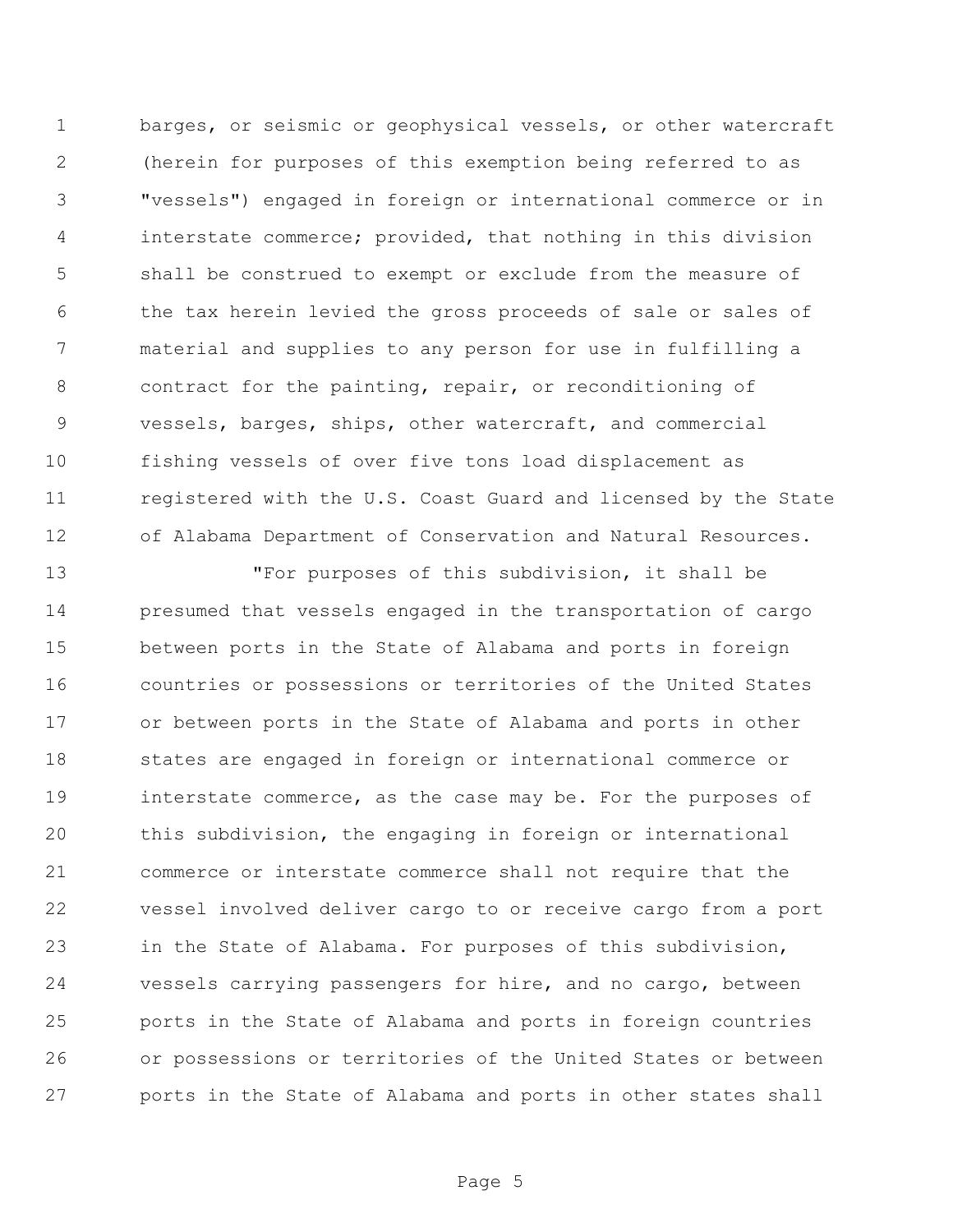be engaged in foreign or international commerce or interstate commerce, as the case may be, if, and only if, both of the following conditions are met: (i) The vessel in question is a vessel of at least 100 gross tons; and (ii) the vessel in question has an unexpired certificate of inspection issued by the United States Coast Guard or by the proper authority of a foreign country for a foreign vessel, which certificate is recognized as acceptable under the laws of the United States. Vessels that are engaged in foreign or international commerce or interstate commerce shall be deemed for the purposes of this subdivision to remain in such commerce while awaiting or under repair in a port of the State of Alabama if such vessel returns after such repairs are completed to engaging in foreign or international commerce or interstate commerce. For purposes of this subdivision, seismic or geophysical vessels which are engaged either in seismic or geophysical tests or evaluations exclusively in offshore federal waters or in traveling to or from conducting such tests or evaluations shall be deemed to be engaged in international or foreign commerce. For purposes of this subdivision, proof that fuel and supplies purchased are for use or consumption aboard vessels engaged in foreign or international commerce or in interstate commerce may be accomplished by the merchant or seller securing the duly signed certificate of the vessel owner, operator, or captain or their respective agent, on a form prescribed by the department, that the fuel and supplies purchased are for use or consumption aboard vessels engaged in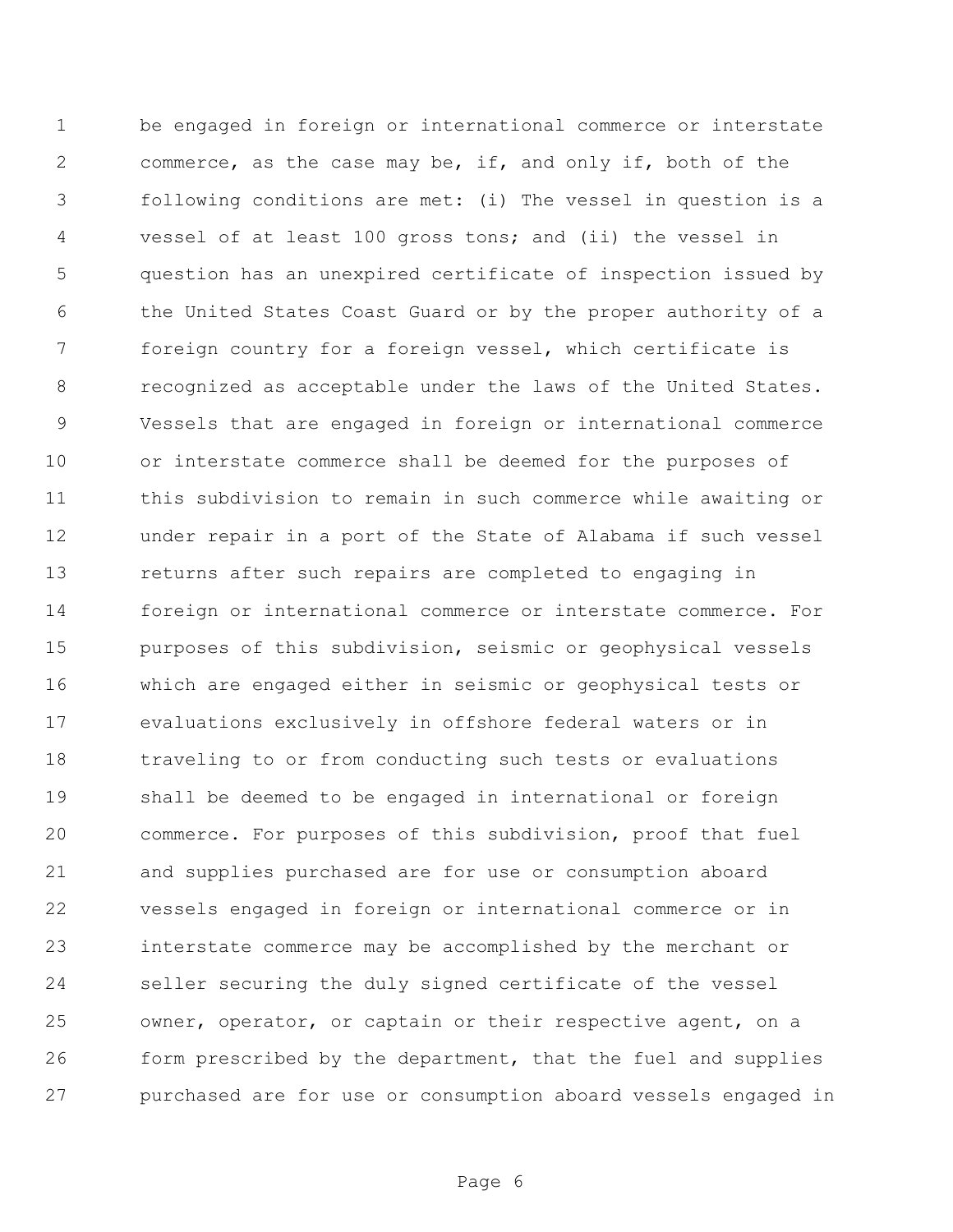foreign or international commerce or in interstate commerce. Any person filing a false certificate shall be guilty of a misdemeanor and upon conviction shall be fined not less than \$25 nor more than \$500 for each offense. Each false certificate filed shall constitute a separate offense. Any person filing a false certificate shall be liable to the department for all taxes imposed by this division upon the merchant or seller, together with any interest or penalties thereon, by reason of the sale or sales of fuel and supplies applicable to such false certificate. If a merchant or seller of fuel and supplies secures the certificate herein mentioned, properly completed, such merchant or seller shall not be 13 liable for the taxes imposed by this division, if such merchant or seller had no knowledge that such certificate was false when it was filed with such merchant or seller.

 "(11) The gross proceeds of sales of tangible personal property to the State of Alabama, to the counties within the state and to incorporated municipalities of the State of Alabama.

 "(12) The gross proceeds of the sale or sales of railroad cars, vessels, barges, and commercial fishing vessels of over five tons load displacement as registered with the U.S. Coast Guard and licensed by the State of Alabama Department of Conservation and Natural Resources, when sold by the manufacturers or builders thereof.

 "(13) The gross proceeds of the sale or sales of materials, equipment, and machinery that, at any time, enter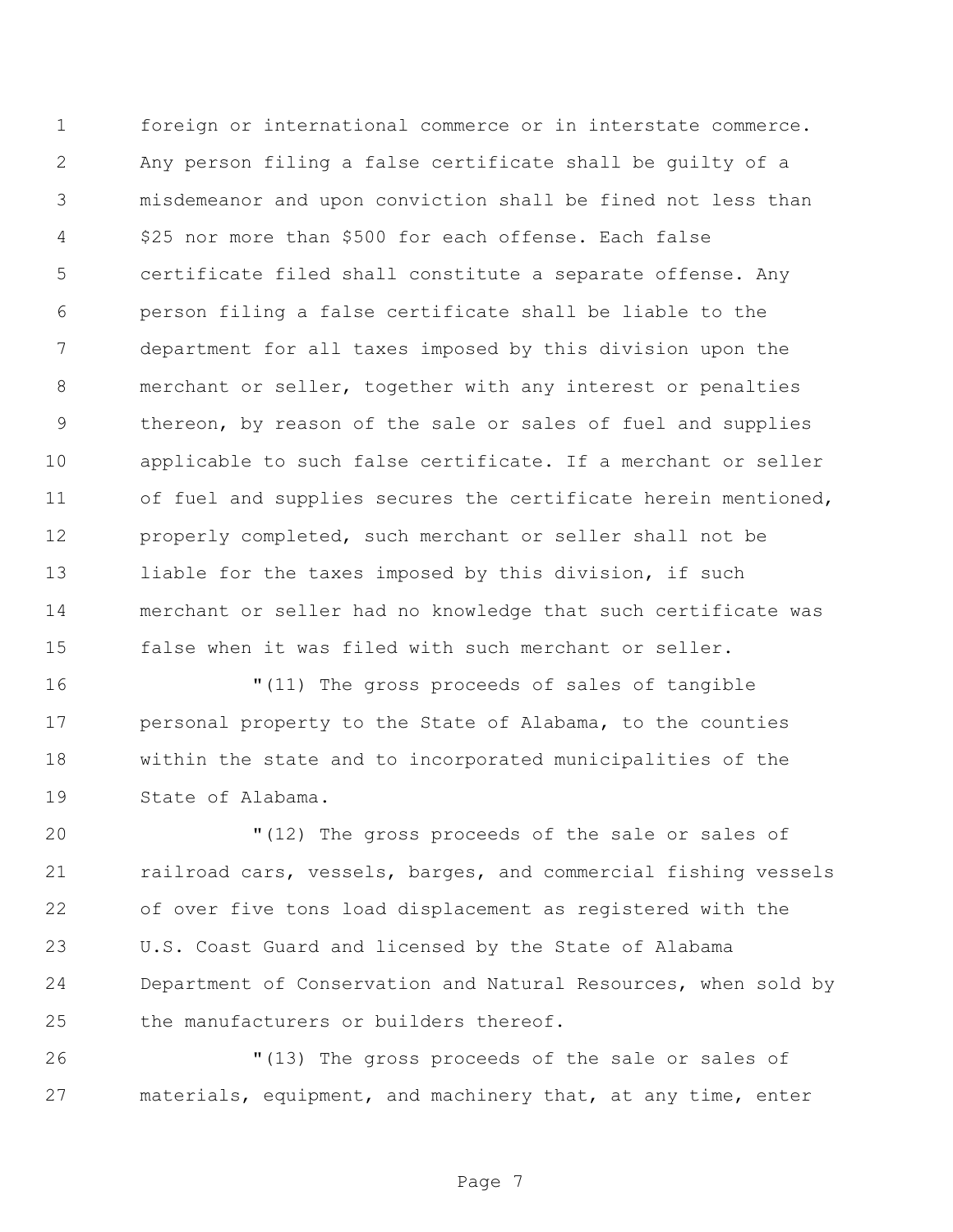into and become a component part of ships, vessels, towing vessels or barges, or drilling ships, rigs or barges, or seismic or geophysical vessels, other watercraft and commercial fishing vessels of over five tons load displacement as registered with the U.S. Coast Guard and licensed by the State of Alabama Department of Conservation and Natural Resources. Additionally, the gross proceeds from the sale or 8 sales of lifeboats, personal flotation devices, ring life buoys, survival craft equipment, distress signals, EPIRB's, fire extinguishers, injury placards, waste management plans 11 and logs, marine sanitation devices, navigation rulebooks, navigation lights, sound signals, navigation day shapes, oil placard cards, garbage placards, FCC SSL, stability instructions, first aid equipment, compasses, anchor and radar reflectors, general alarm systems, bilge pumps, piping, and discharge and electronic position fixing devices which are used on the aforementioned watercraft.

 "(14) The gross proceeds of the sale or sales of fuel oil purchased as fuel for kiln use in manufacturing establishments.

 "(15) The gross proceeds of the sale or sales of tangible personal property to county and city school boards within the State of Alabama, independent school boards within the State of Alabama, all educational institutions and agencies of the State of Alabama, the counties within the state, or any incorporated municipalities of the State of Alabama, and private educational institutions operating within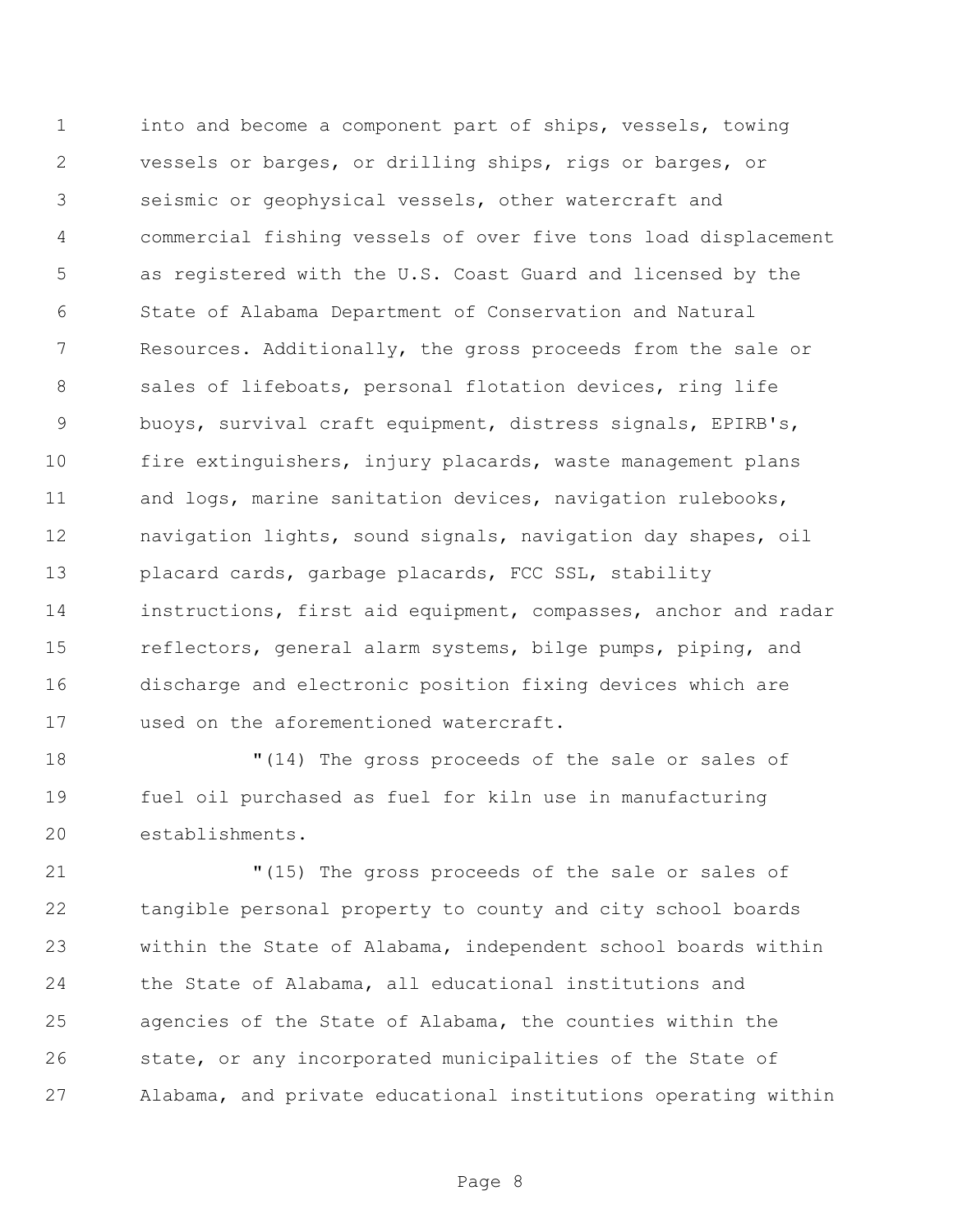the State of Alabama offering conventional and traditional courses of study, such as those offered by public schools, colleges, or universities within the State of Alabama; but not including nurseries, day care centers, and home schools.

 "(16) The gross proceeds from the sale of all devices or facilities, and all identifiable components thereof, or materials for use therein, acquired primarily for the control, reduction, or elimination of air or water pollution and the gross proceeds from the sale of all identifiable components of, or materials used or intended for use in, structures built primarily for the control, reduction, or elimination of air and water pollution.

 "(17) The gross proceeds of sales of tangible personal property or the gross receipts of any business which the state is prohibited from taxing under the Constitution or laws of the United States or under the Constitution of this state.

 "(18) When dealers or distributors use parts taken from stocks owned by them in making repairs without charge for such parts to the owner of the property repaired pursuant to warranty agreements entered into by manufacturers, such use shall not constitute taxable sales to the manufacturers, distributors, or to the dealers, under this division or under any county sales tax law.

 "(19) The gross proceeds received from the sale or furnishing of food, including potato chips, candy, fruit and similar items, soft drinks, tobacco products, and stationery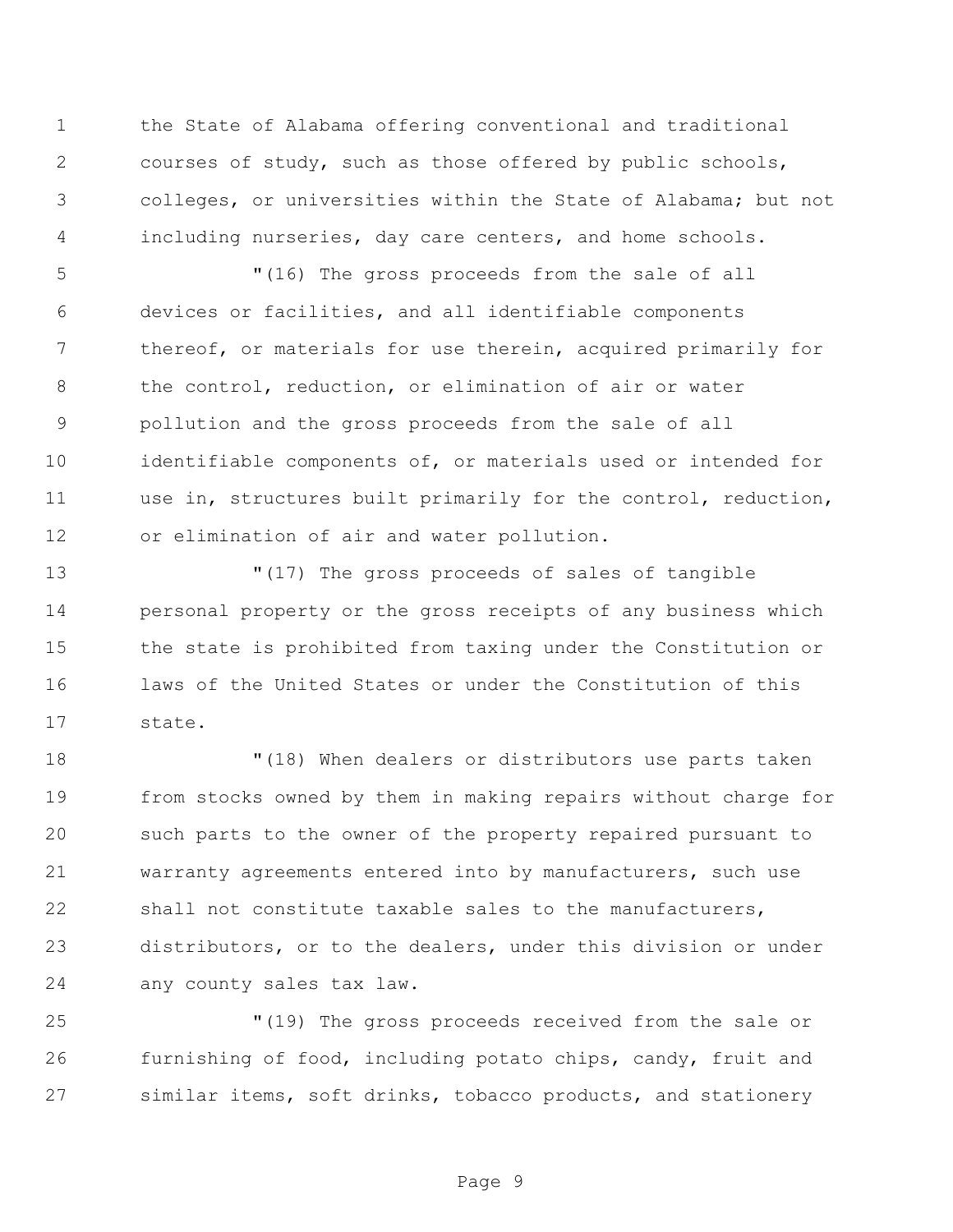and other similar or related articles by hospital canteens operated by Alabama state hospitals at Bryce Hospital and Partlow State School for Mental Deficients at Tuscaloosa, Alabama, and Searcy Hospital at Mt. Vernon, Alabama, for the benefit of the patients therein.

 "(20) The gross proceeds of the sale, or sales, of wrapping paper and other wrapping materials when used in preparing poultry or poultry products for delivery, shipment, or sale by the producer, processor, packer, or seller of such 10 poultry or poultry products, including pallets used in shipping poultry and egg products, paper or other materials used for lining boxes or other containers in which poultry or poultry products are packed together with any other materials 14 placed in such containers for the delivery, shipment, or sale of poultry or poultry products.

 "(21) The gross proceeds of the sales of all antibiotics, hormones and hormone preparations, drugs, medicines or medications, vitamins, minerals or other nutrients, and all other feed ingredients including concentrates, supplements, and other feed ingredients when such substances are used as ingredients in mixing and preparing feed for fish raised to be sold on a commercial basis, livestock, and poultry. Such exemption herein granted shall be in addition to exemptions now provided by law for feed for fish raised to be sold on a commercial basis, livestock, and poultry, but not including prepared foods for dogs or cats.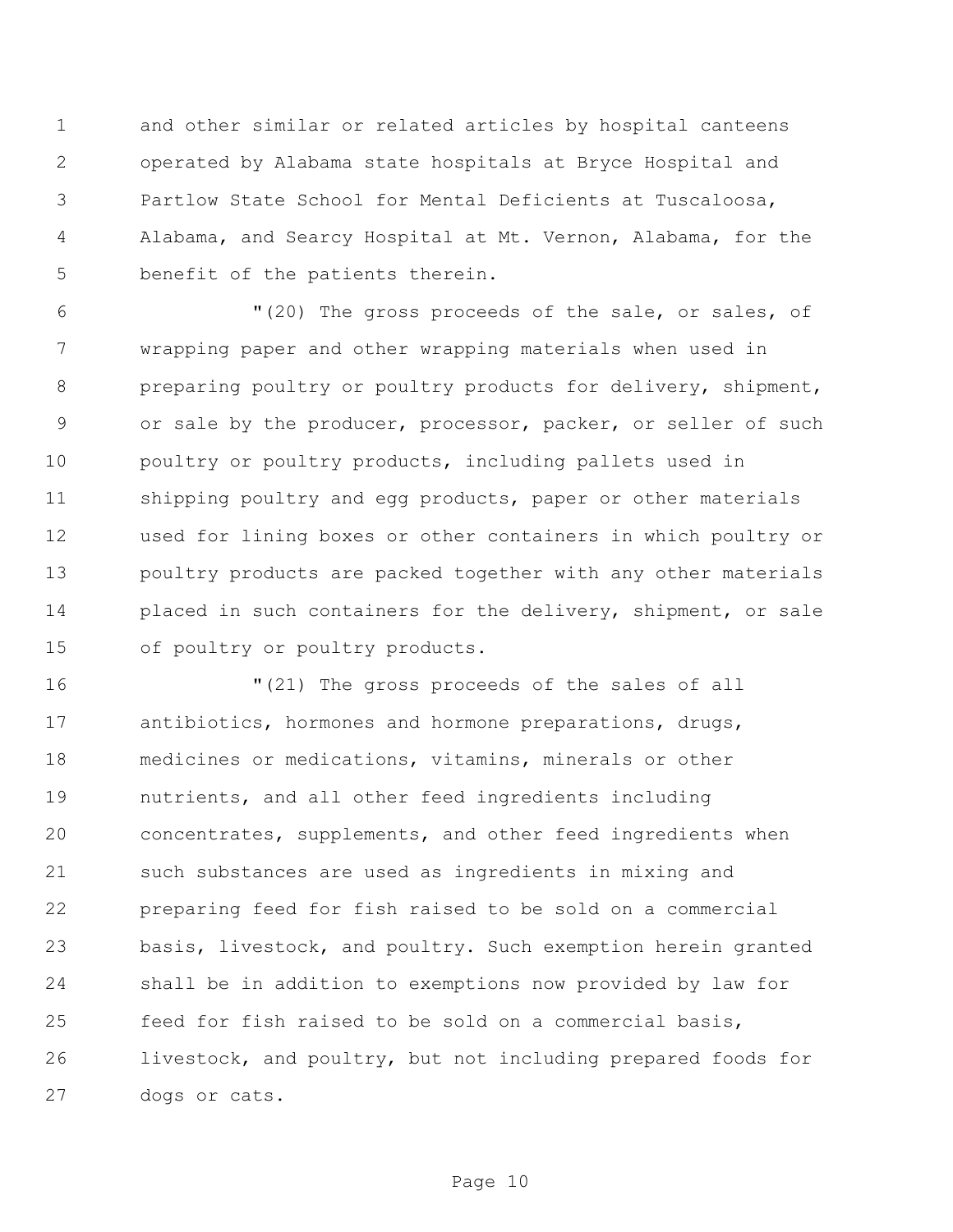"(22) The gross proceeds of the sale, or sales, of seedlings, plants, shoots, and slips which are to be used for planting vegetable gardens or truck farms and other agricultural purposes. Nothing herein shall be construed to exempt, or exclude from the computation of the tax levied, assessed, or payable, the gross proceeds of the sale, or the use of plants, seedlings, shoots, slips, nursery stock, and floral products, except as hereinabove exempted.

 "(23) The gross proceeds of the sale, or sales, of fabricated steel tube sections, when produced and fabricated 11 in this state by any person, firm, or corporation for any vehicular tunnel for highway vehicular traffic, when sold by 13 the manufacturer or fabricator thereof, and also the gross proceeds of the sale, or sales, of steel which enters into and becomes a component part of such fabricated steel tube sections of said tunnel.

 "(24) The gross proceeds from sales of admissions to any theatrical production, symphonic or other orchestral concert, ballet, or opera production when such concert or production is presented by any society, association, guild, or workshop group, organized within this state, whose members or some of whose members regularly and actively participate in such concerts or productions for the purposes of providing a creative outlet for the cultural and educational interests of such members, and of promoting such interests for the betterment of the community by presenting such productions to the general public for an admission charge. The employment of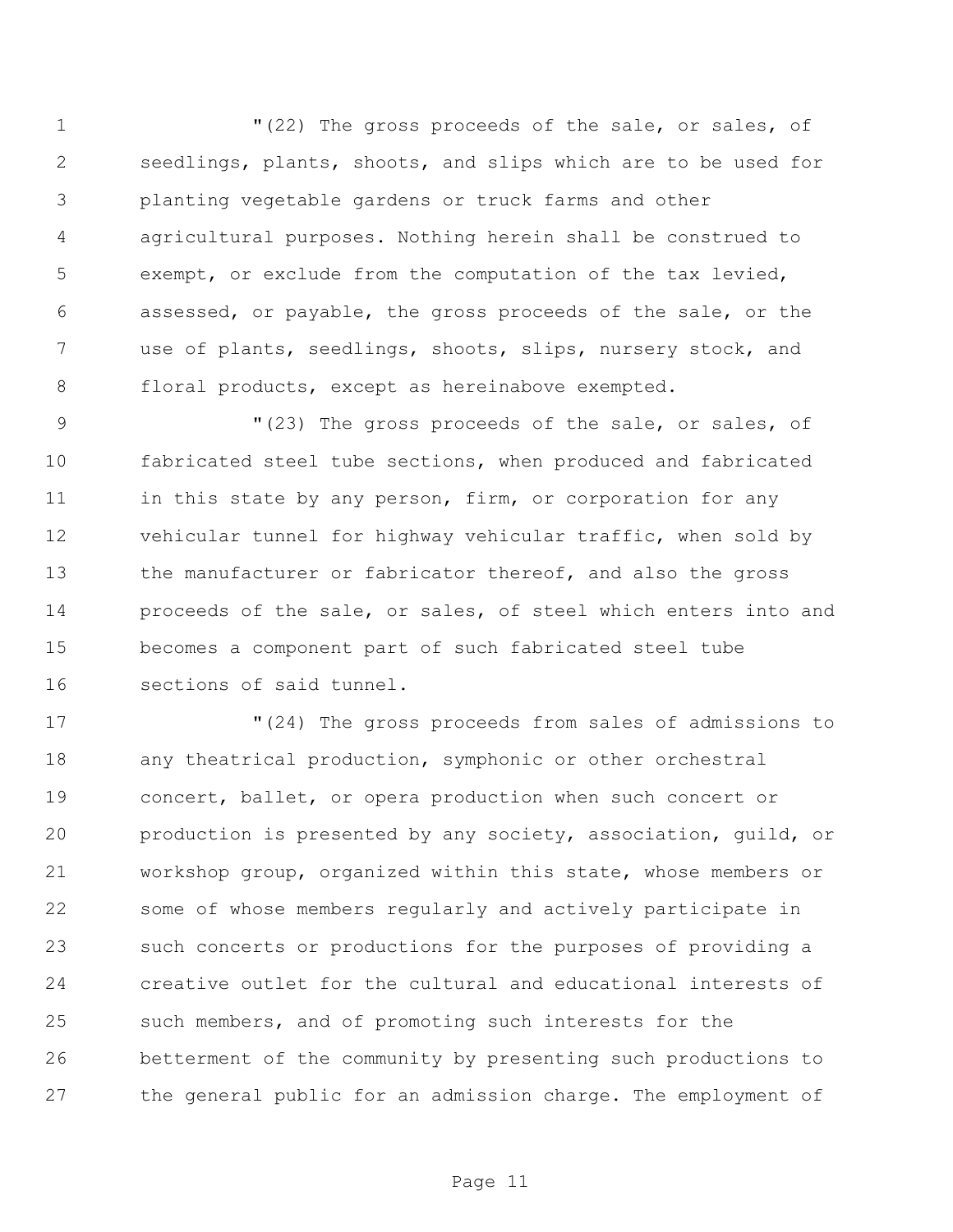a paid director or conductor to assist in any such presentation described in this subdivision shall not be construed to prohibit the exemptions herein provided.

 "(25) The gross proceeds of sales of herbicides for agricultural uses by whomsoever sold. The term herbicides, as used in this subdivision, means any substance or mixture of 7 substances intended to prevent, destroy, repel, or retard the growth of weeds or plants. It shall include preemergence herbicides, postemergence herbicides, lay-by herbicides, pasture herbicides, defoliant herbicides, and desiccant herbicides.

 "(26) The Alabama Chapter of the Cystic Fibrosis Research Foundation and the Jefferson Tuberculosis Sanatorium 14 and any of their departments or agencies, heretofore or hereafter organized and existing in good faith in the State of Alabama for purposes other than for pecuniary gain and not for individual profit, shall be exempted from the computation of 18 the tax on the gross proceeds of all sales levied, assessed, or payable.

 "(27) The gross proceeds from the sale or sales of fuel for use or consumption aboard commercial fishing vessels are hereby exempt from the computation of all sales taxes levied, assessed, or payable under the provisions of this division or levied under any county or municipal sales tax law.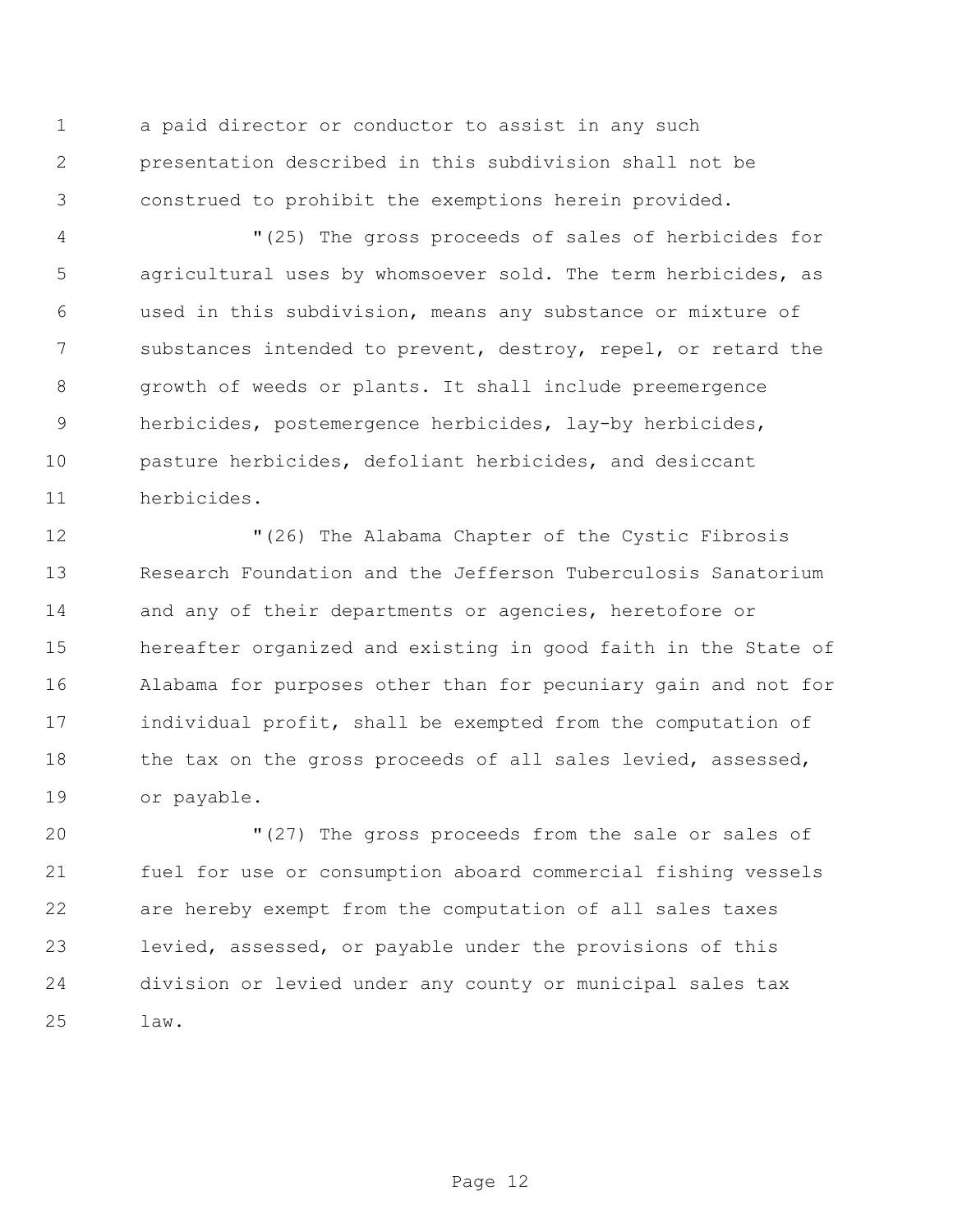"The words commercial fishing vessels shall mean vessels whose masters and owners are regularly and exclusively engaged in fishing as their means of livelihood.

 "(28) The gross proceeds of sales of sawdust, wood shavings, wood chips, and other like materials sold for use as chicken litter by poultry producers and poultry processors.

 "(29) The gross proceeds of the sales of all antibiotics, hormones and hormone preparations, drugs, medicines, and other medications including serums and vaccines, vitamins, minerals, or other nutrients for use in 11 the production and growing of fish, livestock, and poultry by whomsoever sold. Such exemption as herein granted shall be in 13 addition to the exemption provided by law for feed for fish, livestock, and poultry, and in addition to the exemptions provided by law for the above-enumerated substances and products when mixed and used as ingredients in fish, 17 livestock, and poultry feed.

 "(30) The gross proceeds of the sale or sales of all medicines prescribed by physicians for persons who are 65 years of age or older, and when said prescriptions are filled by licensed pharmacists, shall be exempted under this division or under any county or municipal sales tax law. The exemption provided in this section shall not apply to any medicine purchased in any manner other than as is herein provided.

 "For the purposes of this subdivision, proof of age may be accomplished by filing with the dispensing pharmacist any one or more of the following documents: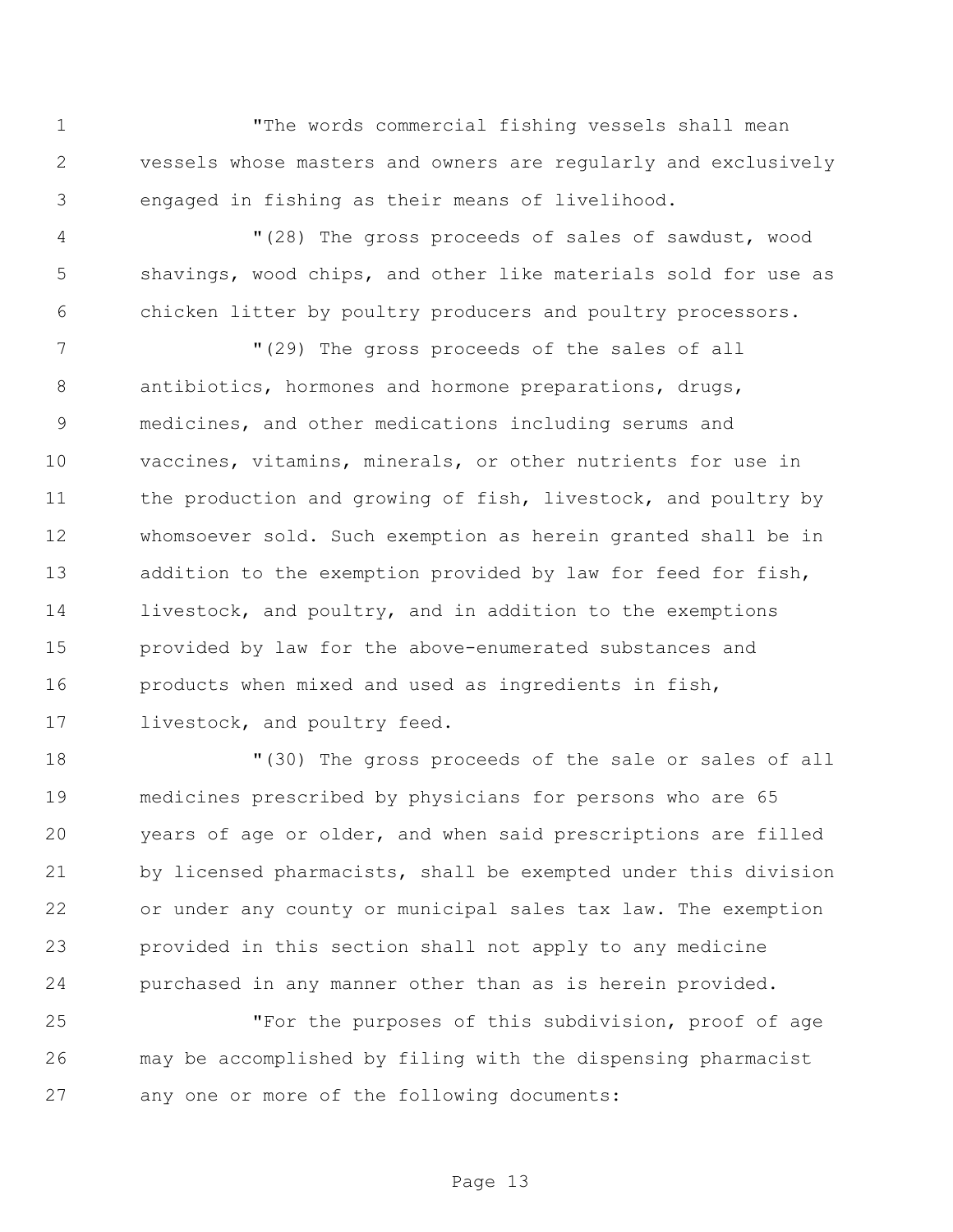"a. The name and claim number as shown on a "Medicare" card issued by the United States Social Security Administration.

 "b. A certificate executed by any adult person having knowledge of the fact that the person for whom the medicine was prescribed is not less than 65 years of age.

 "c. An affidavit executed by any adult person having knowledge of the fact that the person for whom the medicine was prescribed is not less than 65 years of age.

 "For the purposes of this subdivision, any person filing a false proof of age shall be guilty of a misdemeanor and upon conviction thereof shall be punished by a fine of \$100.

 "(31) There shall be exempted from the tax levied by this division the gross receipts of sales of grass sod of all kinds and character when in the original state of production 17 or condition of preparation for sale, when such sales are made by the producer or members of his family or for him by those employed by him to assist in the production thereof; provided, that nothing herein shall be construed to exempt sales of sod by a person engaged in the business of selling plants, seedlings, nursery stock, or floral products.

 "(32) The gross receipts of sales of the following items or materials which are necessary in the farm-to-market production of tomatoes when such items or materials are used by the producer or members of his family or for him by those employed by him to assist in the production thereof: Twine for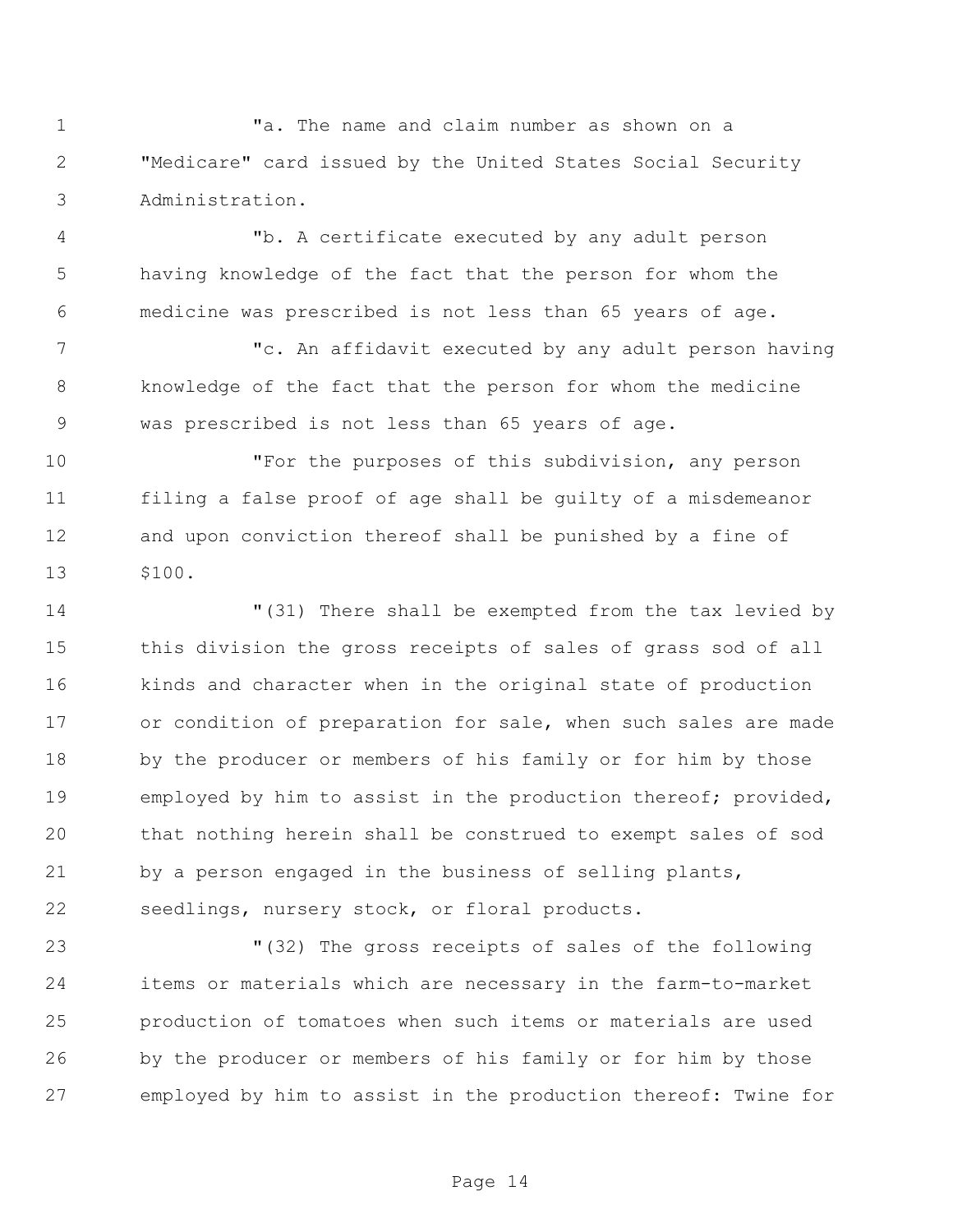tying tomatoes, tomato stakes, field boxes (wooden boxes used to take tomatoes from the fields to shed), and tomato boxes used in shipments to customers.

 "(33) The gross proceeds from the sale of liquefied petroleum gas or natural gas sold to be used for agricultural purposes.

 "(34) The gross receipts of sales from state nurseries of forest tree seedlings.

 "(35) The gross receipts of sales of forest tree seed by the state.

 "(36) The gross receipts of sales of Lespedeza bicolor and other species of perennial plant seed and seedlings sold for wildlife and game food production purposes by the state.

 "(37) The gross receipts of any aircraft manufactured, sold, and delivered in this state if said aircraft are not permanently domiciled in Alabama and are 18 removed to another state.

 "(38) The gross proceeds from the sale or sales of all diesel fuel used for off-highway agricultural purposes.

 "(39) The gross proceeds from sales of admissions to any sporting event which:

23 Takes place in the State of Alabama on or after January 1, 1984, regardless of when such sales occur; and

 "b. Is hosted by a not-for-profit corporation organized and existing under the laws of the State of Alabama; and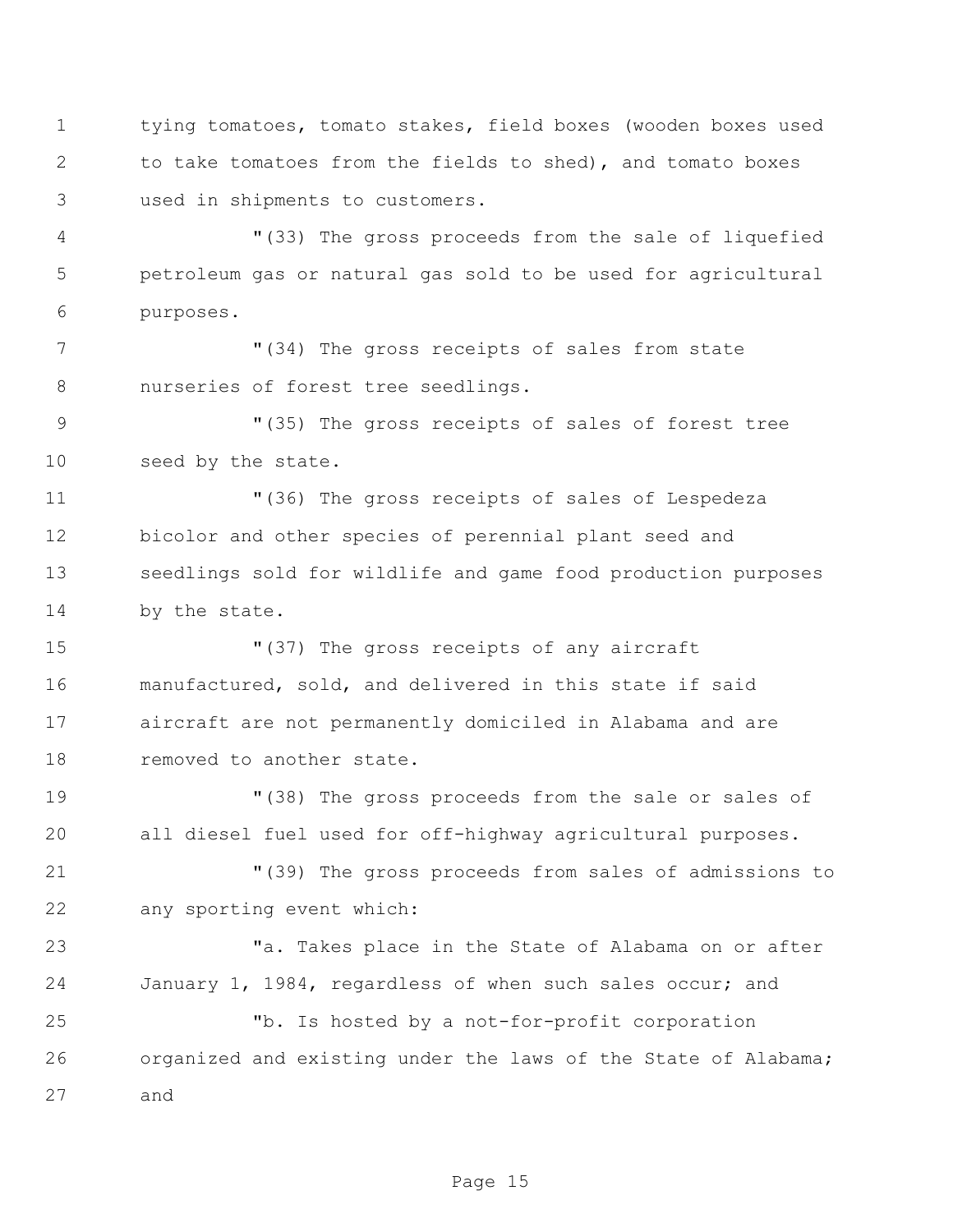"c. Determines a national championship of a national organization, including but not limited to the Professional Golfers Association of America, the Tournament Players Association, the United States Golf Association, the United States Tennis Association, and the National Collegiate Athletic Association; and

 "d. Has not been held in the State of Alabama on more than one prior occasion, provided, however, that for such purpose the Professional Golfers Association Championship, the United States Open Golf Championship, the United States Amateur Golf Championship of the United States Golf Association, and the United States Open Tennis Championship shall each be treated as a separate event.

 "(40) The gross receipts from the sale of any 15 aircraft and replacement parts, components, systems, supplies, and sundries affixed or used on said aircraft and ground support equipment and vehicles used by or for the aircraft to or by a certificated or licensed air carrier with a hub operation within this state, for use in conducting intrastate, interstate, or foreign commerce for transporting people or property by air. For the purpose of this subdivision, the words "hub operation within this state" shall be construed to have all of the following criteria:

 "a. There originates from the location 15 or more flight departures and five or more different first-stop destinations five days per week for six or more months during 27 the calendar year; and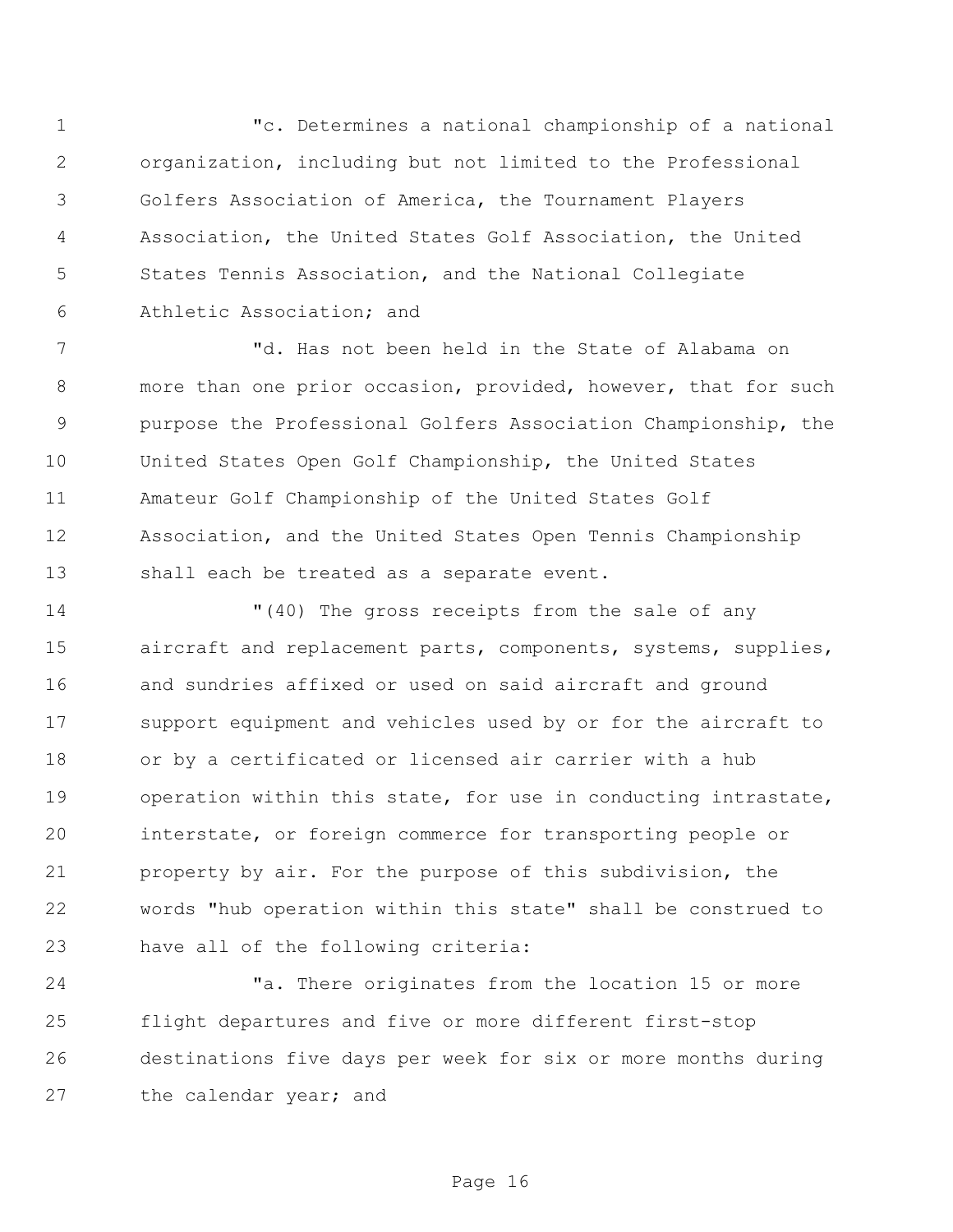"b. Passengers and/or property are regularly exchanged at the location between flights of the same or a different certificated or licensed air carrier.

 "(41) The gross receipts from the sale of hot or cold food and beverage products sold to or by a certificated or licensed air carrier with a hub operation within this state, for use in conducting intrastate, interstate, or 8 foreign commerce for transporting people or property by air. For the purpose of this subdivision, the words "hub operation within this state" shall be construed to have all of the following criteria:

12 There originates from the location 15 or more flight departures and five or more different first-stop destinations five days per week for six or more months during 15 the calendar year; and

 "b. Passengers and/or property are regularly exchanged at the location between flights of the same or a different certificated or licensed air carrier.

 "(42) The gross receipts from the sale of any aviation jet fuel to a certificated or licensed air carrier purchased for use in scheduled all-cargo operations being conducted on international flights or in international commerce. For purposes of this subdivision, the following words or terms shall be defined and interpreted as follows:

 "a. Air Carrier. Any person, firm, corporation, or entity undertaking by any means, directly or indirectly, to provide air transportation.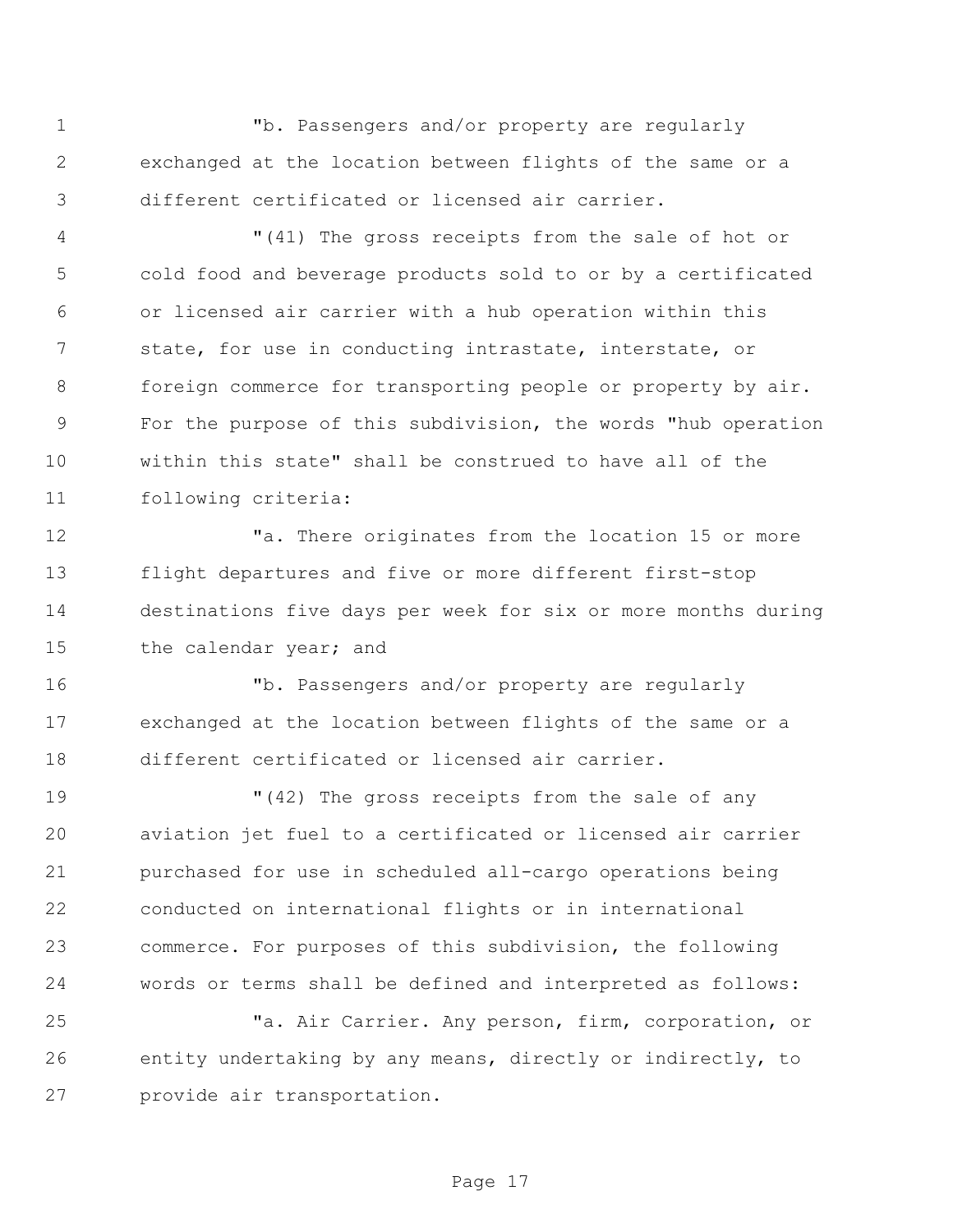"b. All-Cargo Operations. Any flight conducted by an air carrier for compensation or hire other than a passenger carrying flight, except passengers as specified in 14 C.F.R. §121.583(a) or 14 C.F.R. §135.85, as amended.

 "c. International Commerce. Any air carrier engaged in all-cargo operations transporting goods for compensation or hire on international flights.

 "d. International Flights. Any air carrier conducting scheduled all-cargo operations between any point within the 50 states of the United States and the District of Columbia and any point outside the 50 states of the United States and the District of Columbia, including any interim stops within the United States so long as the ultimate origin or destination of the aircraft is outside the United States and the District of Columbia.

 "(43) The gross proceeds of the sale or sales of the following:

 "a. Drill pipe, casing, tubing, and other pipe used for the exploration for or production of oil, gas, sulphur, or other minerals in offshore federal waters.

 "b. Tangible personal property exclusively used for the exploration for or production of oil, gas, sulphur, or other minerals in offshore federal waters.

 "c. Fuel and supplies for use or consumption aboard boats, ships, aircraft, and towing vessels when used exclusively in transporting persons or property between a point in Alabama and a point or points in offshore federal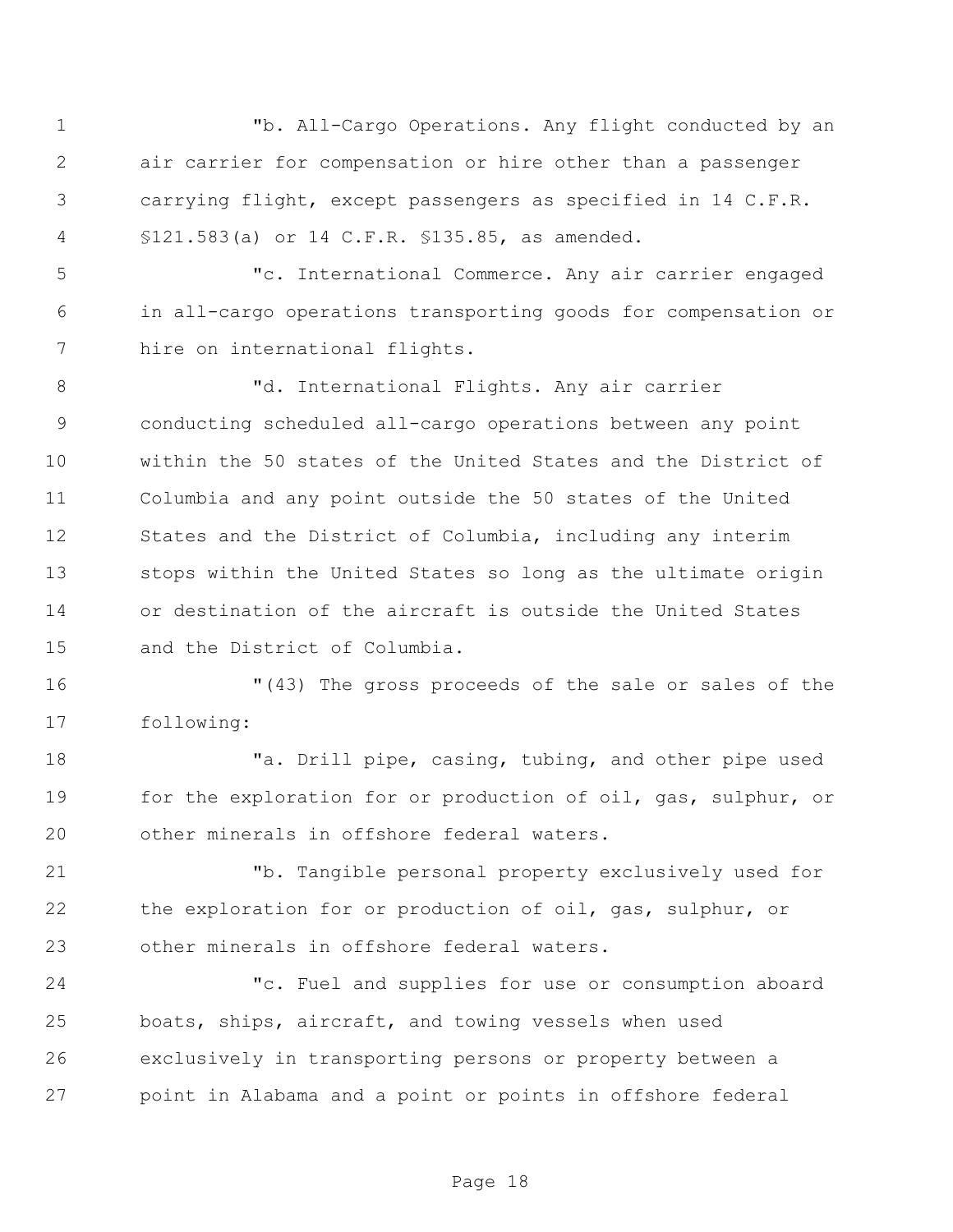waters for the exploration for or production of oil, gas, sulphur, or other minerals in offshore federal waters.

 "d. Drilling equipment that is used for the exploration for or production of oil, gas, sulphur, or other minerals, that is built for exclusive use outside this state and that is, on completion, removed forthwith from this state.

 "The delivery of items exempted by this subdivision to the purchaser or lessee in this state does not disqualify the purchaser or lessee from the exemption if the property is 10 removed from the state by any means, including by the use of 11 the purchaser's or lessee's own facilities.

 "The shipment to a place in this state of equipment exempted by this subdivision for further assembly or fabrication does not disqualify the purchaser or lessee from the exemption if on completion of the further assembly or fabrication the equipment is removed forthwith from this state. This subdivision applies to a sale that may occur when the equipment exempted is further assembled or fabricated if on completion the equipment is removed forthwith from this state.

 "(44) The gross receipts derived from all bingo games and operations which are conducted in compliance with validly enacted legislation authorizing the conduct of such games and operations, and which comply with the distribution requirements of the applicable local laws; provided that the exemption from sales taxation granted by this subdivision shall apply only to gross receipts taxable under subdivision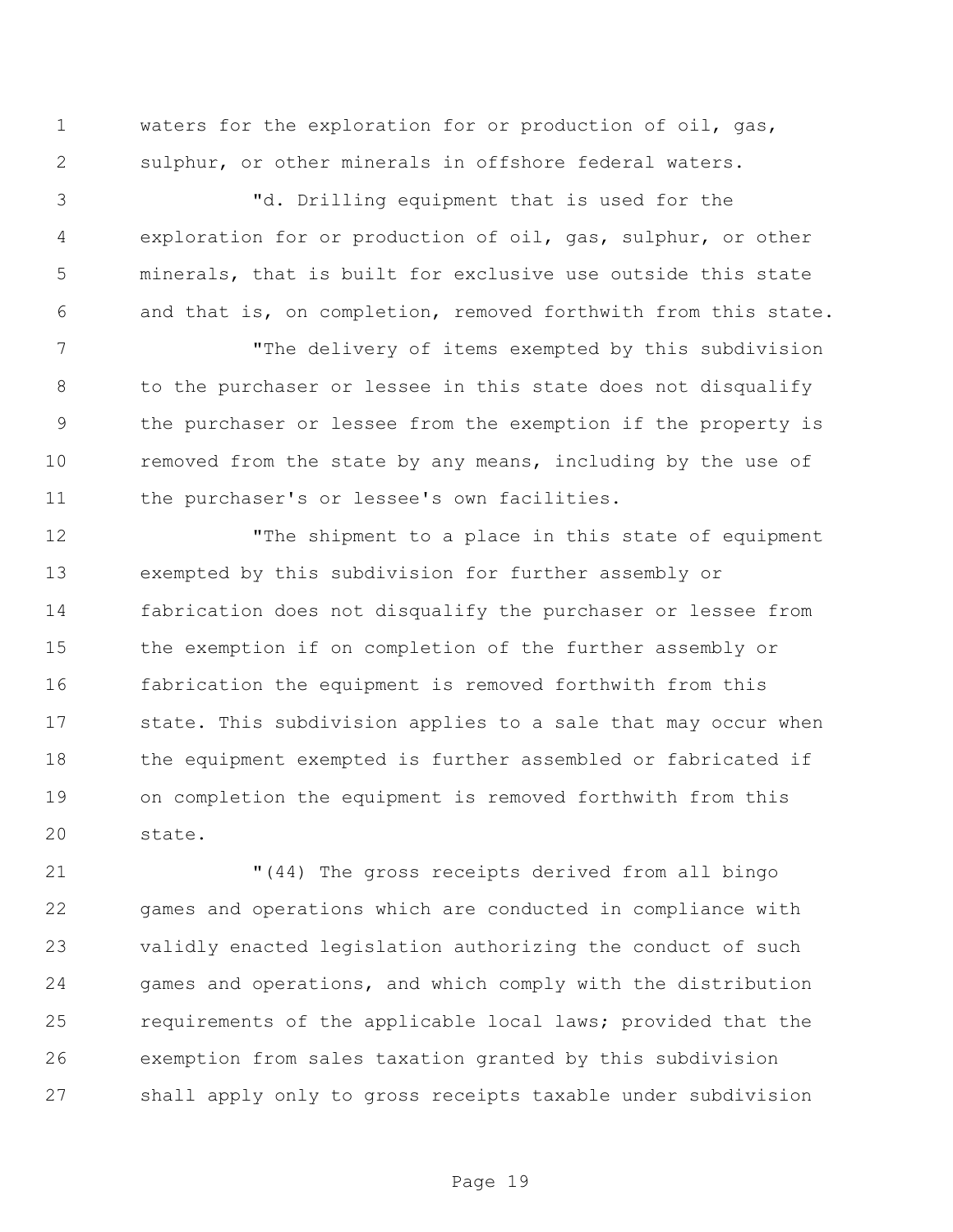(2) of Section 40-23-2. It is further provided that this exemption shall not apply to any gross receipts from the sale of tangible personal property, such as concessions, novelties, food, beverages, etc. The exemption provided for in this section shall be limited to those games and operations by organizations which have qualified for exemption under the provisions of 26 U.S.C. § 501 (c) (3), (4), (7), (8), (10), or (19), or which are defined in 26 U.S.C. § 501(d).

 "(45) The gross receipts derived from the sale or sales of fruit or other agricultural products by the person or company, as defined in Section 40-23-1, that planted or cultivated and harvested the fruit or agricultural product, when the land is owned or leased by the seller.

 "(46) The gross receipts derived from the sale or 15 sales of all domestically mined or produced coal, coke, and coke by-products used in cogeneration plants.

17 The gross receipts from the sale or sales of metal, other than gold or silver, when such metal is purchased for the purpose of transferring such metal to an investment trust in exchange for shares or other units, each of which are both publicly traded and represent fractional undivided beneficial interests in the trust's net assets, including metal stored in warehouses located in this state, as well as the gross proceeds from the sale or other transfer of such metal to or from such investment trust in exchange for shares or other units that are publicly traded and represent fractional undivided beneficial interests in the trust's net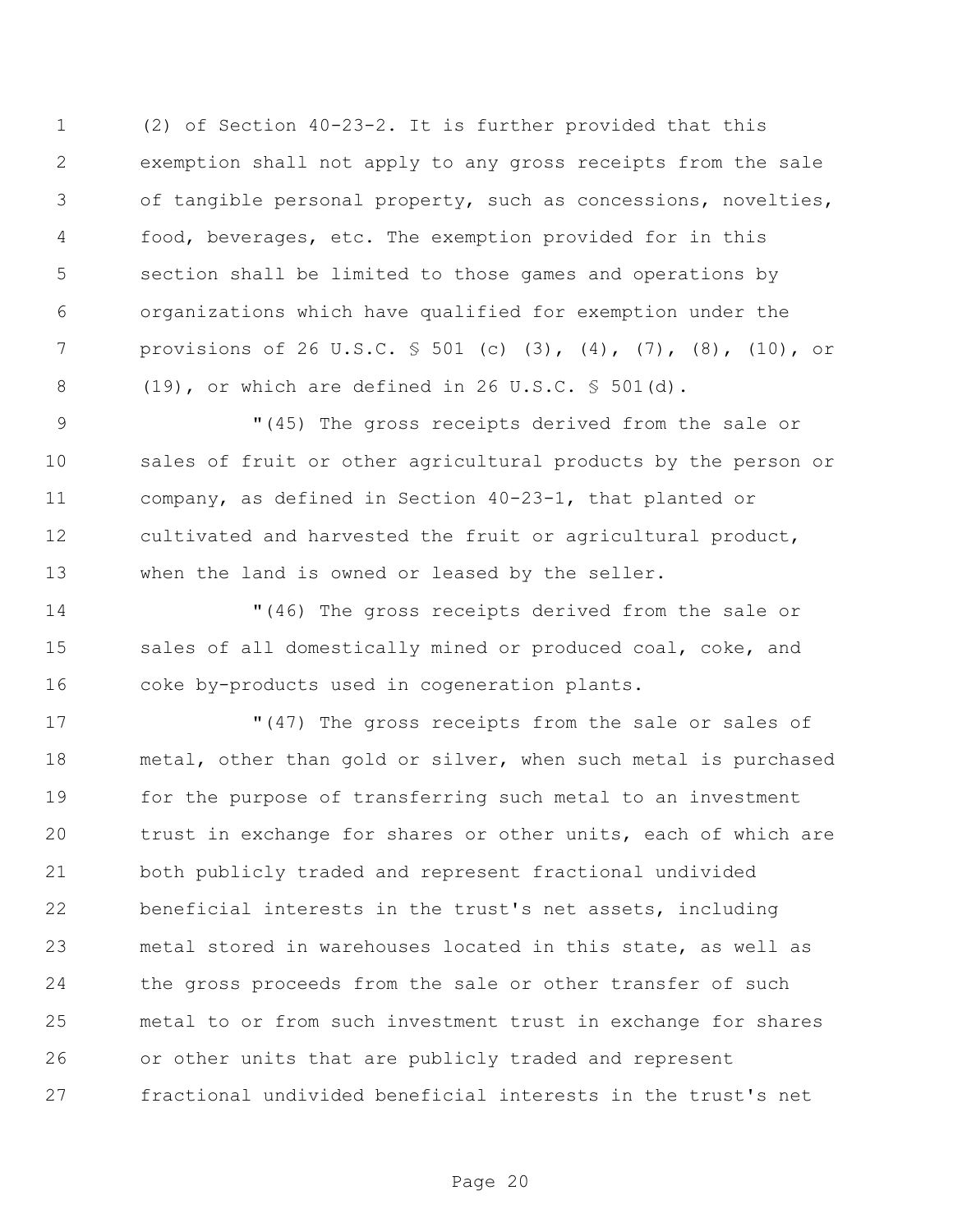assets but not to the extent that metal is transferred to or from the investment trust in exchange for consideration other than such publicly traded shares or other units. For purposes of this subdivision, the term metals includes, but is not limited to, copper, aluminum, nickel, zinc, tin, lead, and other similar metals typically used in commercial and industrial applications.

 "(48) For the period commencing on October 1, 2012, and ending May 30, 2022, unless extended by joint resolution, the gross receipts from the sale of parts, components, and systems that become a part of a fixed or rotary wing military aircraft or certified transport category aircraft that undergoes conversion, reconfiguration, or general maintenance so long as the address of the aircraft for FAA registration is 15 not in the state; provided, however, that this exemption shall not apply to a local sales tax unless previously exempted by local law or approved by resolution of the local governing body.

 "(49) The gross proceeds from the sale or sales within school buildings of lunches to pupils of kindergarten, grammar, and high schools, either public or private, that are not sold for profit.

 "(50) The gross proceeds of services provided by photographers, including but not limited to sitting fees and consultation fees, even when provided as part of a transaction ultimately involving the sale of one or more photographs, so long as the exempt services are separately stated to the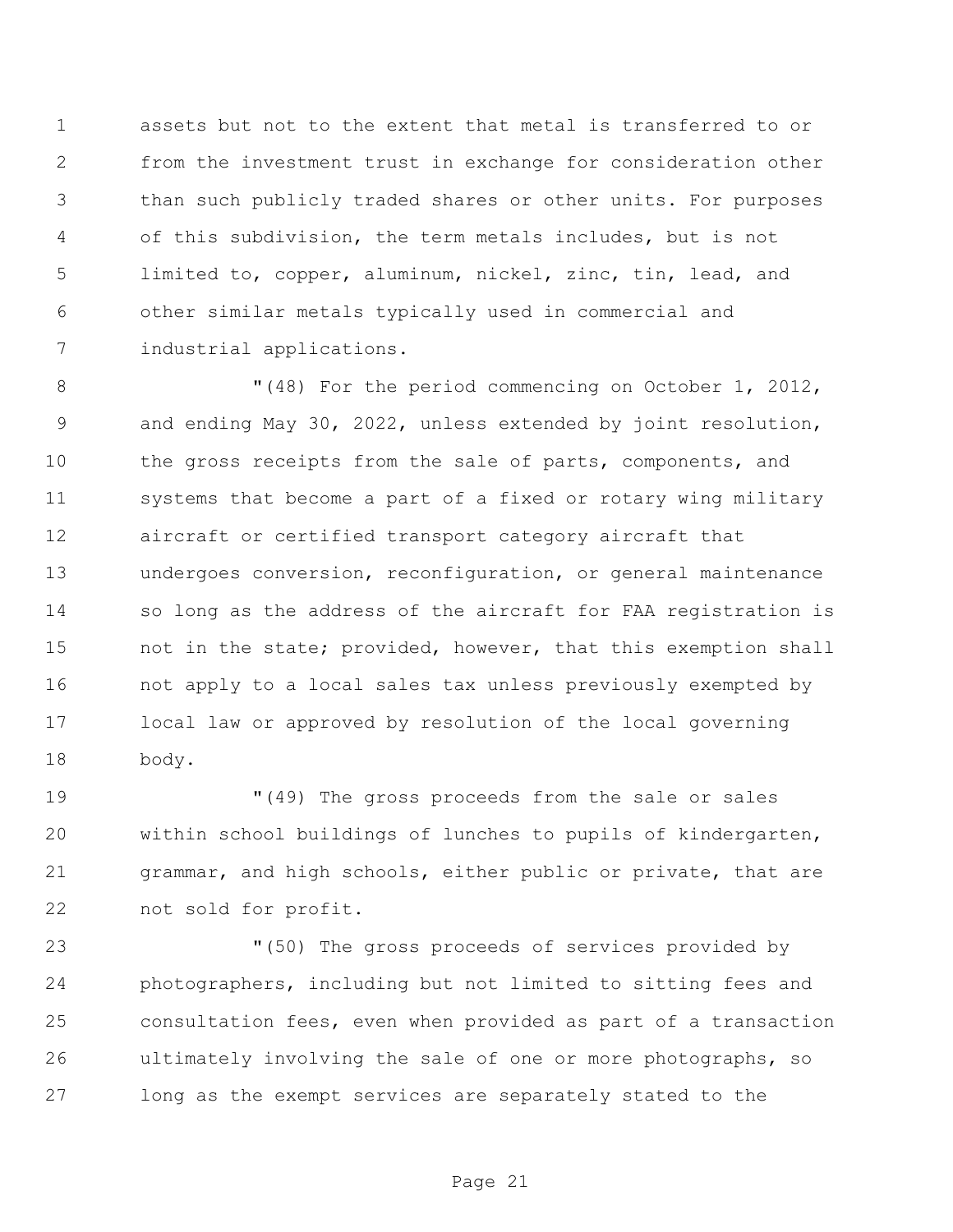customer on a bill of sale, invoice, or like memorialization of the transaction. For transactions occurring before October 1, 2017, neither the Department of Revenue nor local tax officials may seek payment for sales tax not collected. With regard to such transactions in which sales tax was collected and remitted on services provided by photographers, neither the taxpayer nor the entity remitting sales tax shall have the right to seek refund of such tax.

 "(51) a. For the period commencing on June 1, 2018, 10 and ending five 10 years thereafter, unless extended by an act of the Legislature, the gross proceeds of sales of bullion or money, as defined in Section 40-1-1(7).

 "b. For purposes of this subdivision, the following words or terms shall be defined and interpreted as follows:

 "1. Bullion. Gold, silver, platinum, palladium, or a combination of each precious metal, that has gone through a refining process and for which the item's value primarily 18 depends on its mass and purity, and not on its form, **numismatic value, or other value.** The term includes bullion in the form of bars, ingots, or coins that meet the requirements 21 set forth above. Qualifying bullion may contain other metals or substances, provided that the other substances are minimal in value compared with the value of the gold, silver, platinum, or palladium and the other substances do not add substantial value to the item. If an item derives a substantial part of its value from its numismatic value, then that portion of its sales price which is derived from its mass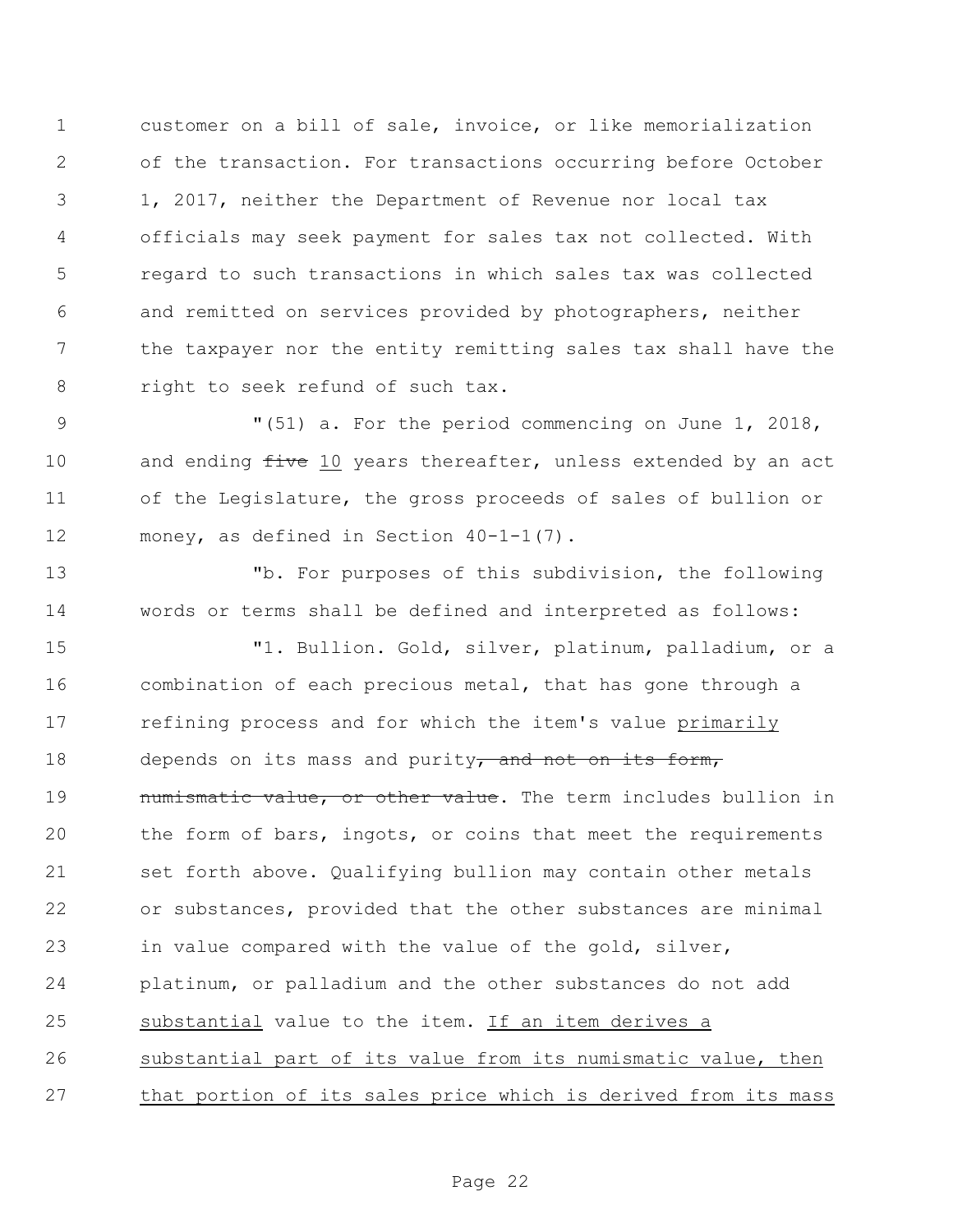and purity shall be exempt under this section, but the portion of its sales price derived from its numismatic value shall not be eligible for the exemption. For purposes of this subparagraph, "gold, silver, platinum, or palladium" does not include jewelry or works of art. 6 The Mass Purity. An item's mass is its weight in 7 precious metal, and its purity is the amount of precious metal 8 contained within the item. "3. Purity. An item's purity is the proportion of precious metal contained within the item. "3. Numismatic Value. An external value above and beyond the base value of the underlying precious metal, due to 13 the item's rarity, condition, age, or other external factor. "c. In order for bullion to qualify for the sales tax exemption, gold, silver, platinum, and palladium items must meet all of the following requirements: 17 T1. Must be refined. **18** "2. Must contain at least ninety 80 percent gold, silver, platinum, or palladium or some combination of these metals. "3. The sales price of the item must fluctuate with and primarily depend on the market price of the underlying 23 precious metal, and not on the item's rarity, condition, age, 24 or other external factor. "(52) a. The gross proceeds of the initial retail sales of adaptive equipment that is permanently affixed to a motor vehicle.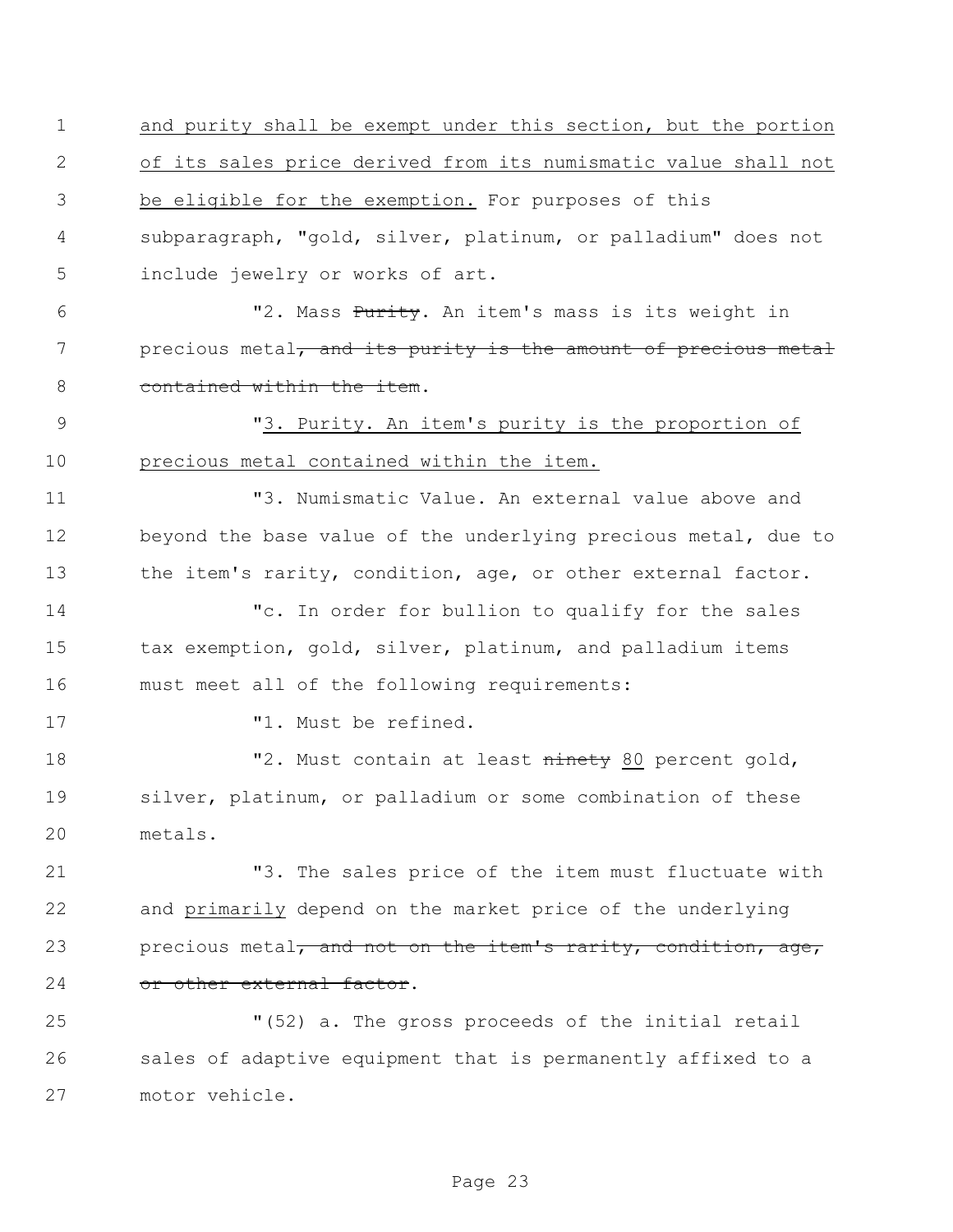"b. For the purposes of this subdivision, the following words or terms shall be defined and interpreted as follows:

 "1. Adaptive Equipment. Equipment not generally used by persons with normal mobility that is appropriate for use in a motor vehicle and that is not normally provided by a motor vehicle manufacturer.

 "2. Motor Vehicle. A vehicle as defined in Section  $9 \t 40-12-240$ .

 "3. Motor Vehicle Manufacturer. Every person engaged in the business of constructing or assembling vehicles or manufactured homes.

 "c. In order to qualify for the exemption provided 14 for herein, the adaptive equipment must be separately stated to the customer on a bill of sale, invoice, or like memorialization of the transaction.

 "(b) Any violation of any provision of this section shall be punishable in a court of competent jurisdiction by a fine of not less than five hundred dollars (\$500) and no more than two thousand dollars (\$2,000) and imprisonment of not less than six months nor more than one year in the county jail.

"§40-9-61.

 "(a) All persons or companies, other than governmental entities as defined in Section 40-9-60, exempt from the payment of Alabama sales, use, and lodgings tax, regardless of the type of transaction or whether the tangible